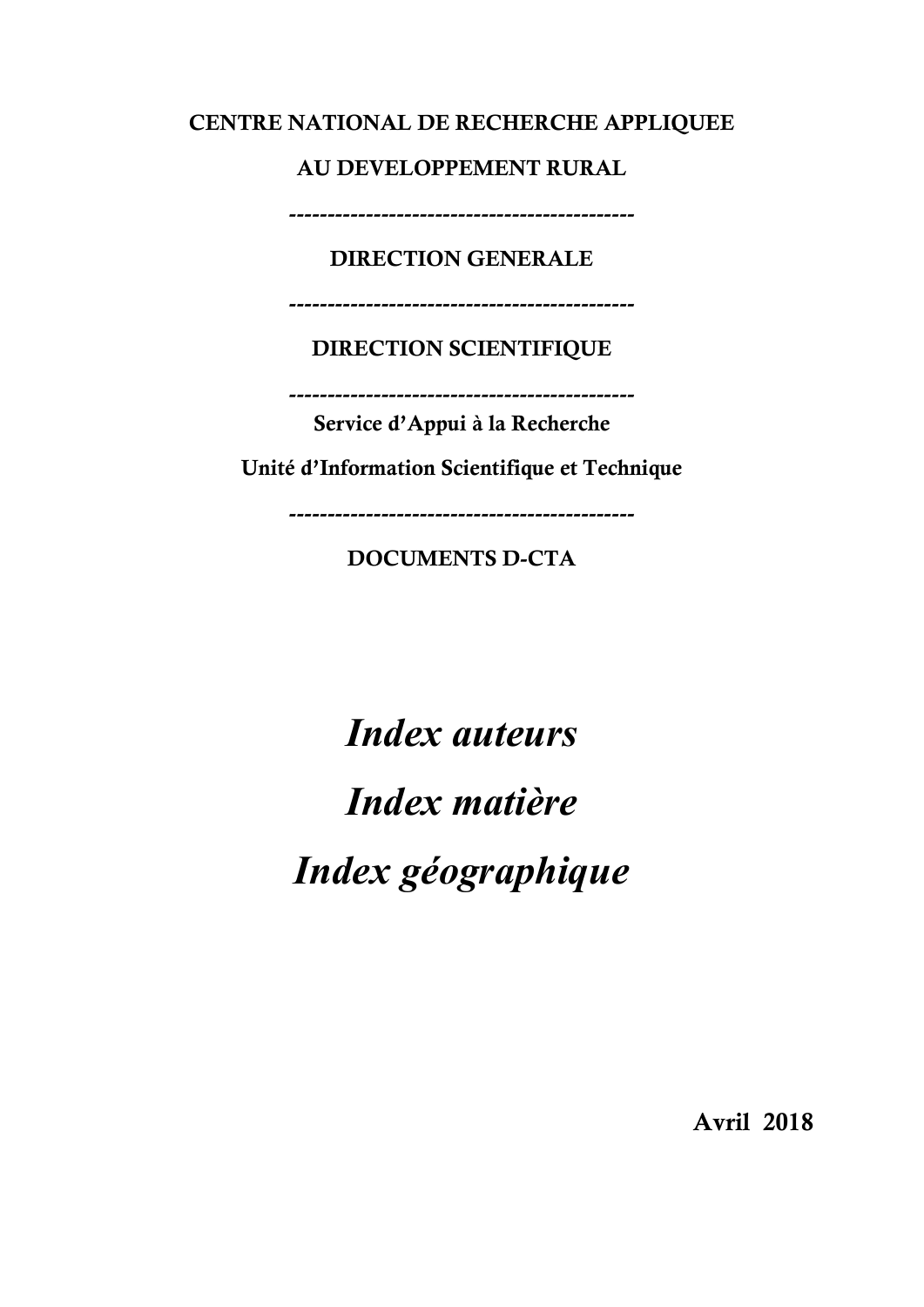#### $\mathbf{r}$ INDEX AUTEUR

B

A Acosta Baladon, Andrés N. 054 Agarwal, P.C. 039 Albina, Emmanuel 098 Allen, D.J. 099 Alpha, Arlène 004 Ampofo, J.K.O. 099 Anschütz, Justine 112 Appert, Jean 095, 096 Arbonnier, Michel 067, 068 Arraudeau, M. 183 Atkinson, Keith 177 Aubert, B. 027 Axtell, Barrie 005, 177 Baijot, Etienne 038 Balanca, Gilles 098 Belay, G. 170 Beldame, Véronique 004 Besse, François 045, 046 Bgoya, Walter 040 Blakeway, Stephen 179 Blauw, Hans 133 Boland, Jeroen 126, 144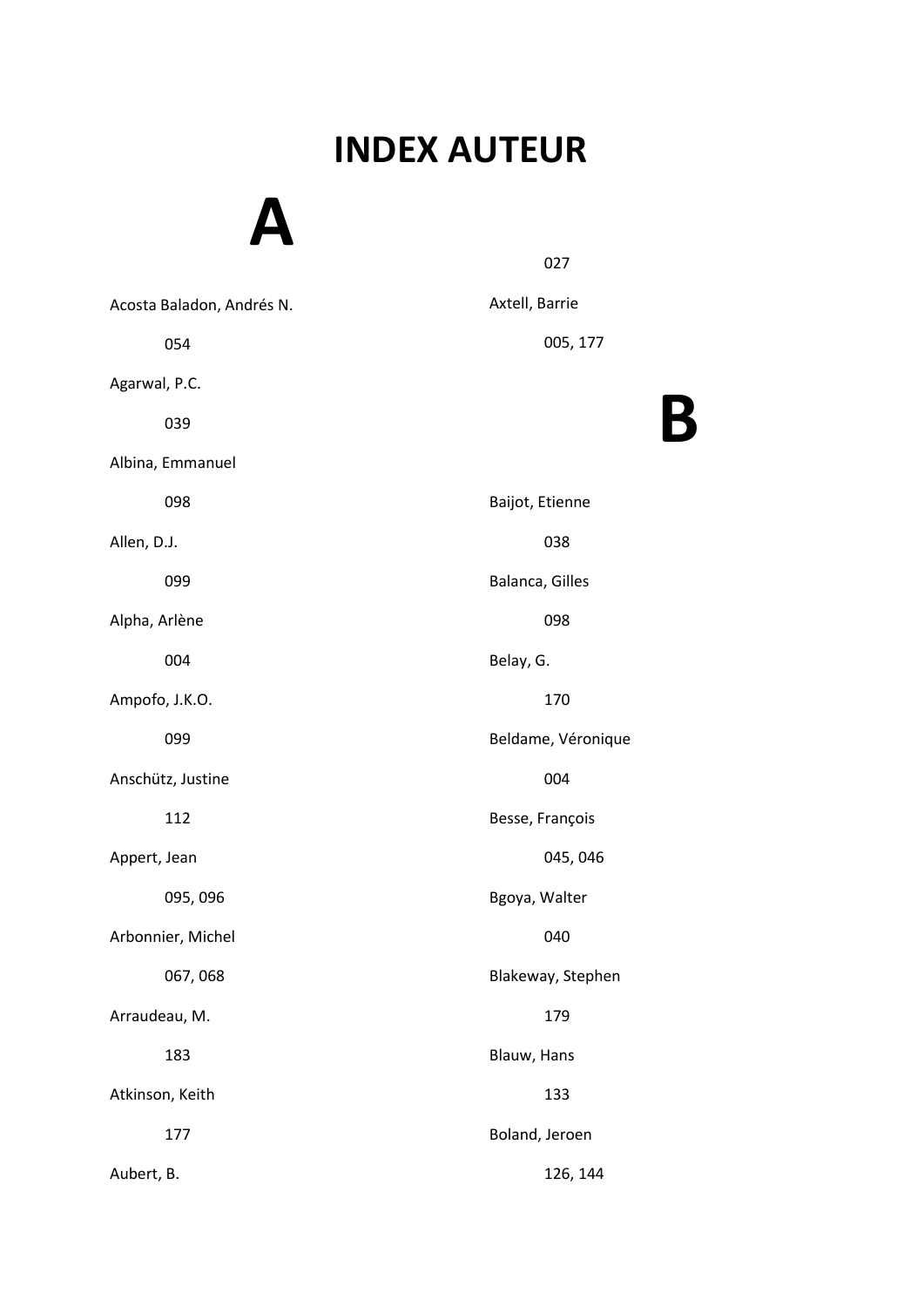| Bonheure, Denis                 | Camphuis, Nicolas |
|---------------------------------|-------------------|
| 073                             | 042               |
| Boot, Willem-Jan                | Camus, Emanuel    |
| 104                             | 098               |
| Borget, Marc                    | Carballo, Eira    |
| 071                             | 146               |
| Boucher, Luc                    | Cardon, D.        |
| 044                             | 168               |
| Bouda, Sana                     | Catley, Andy      |
| 038                             | 179               |
| Boungou Bazika, Jean-Christophe | Cauquil, J.       |
| 004                             | 097               |
| Bournier, J.-P.                 | Chantereau, J.    |
| 101                             | 077               |
| Bridier, Bernard                | Chetaille, Anne   |
| 175                             | 004               |
| Brink, M.                       | Clavel, D.        |
| 008, 170                        | 020               |
| Brouwers, J.H.A.M.              | Colin, Jean       |
| 023                             | 049               |
| Burley, J.                      |                   |
| 034                             |                   |
|                                 |                   |
| C                               | Daviron, Benoit   |
|                                 | 148               |

Cambrony, H.R.

074

D

De Goffau, Marja 131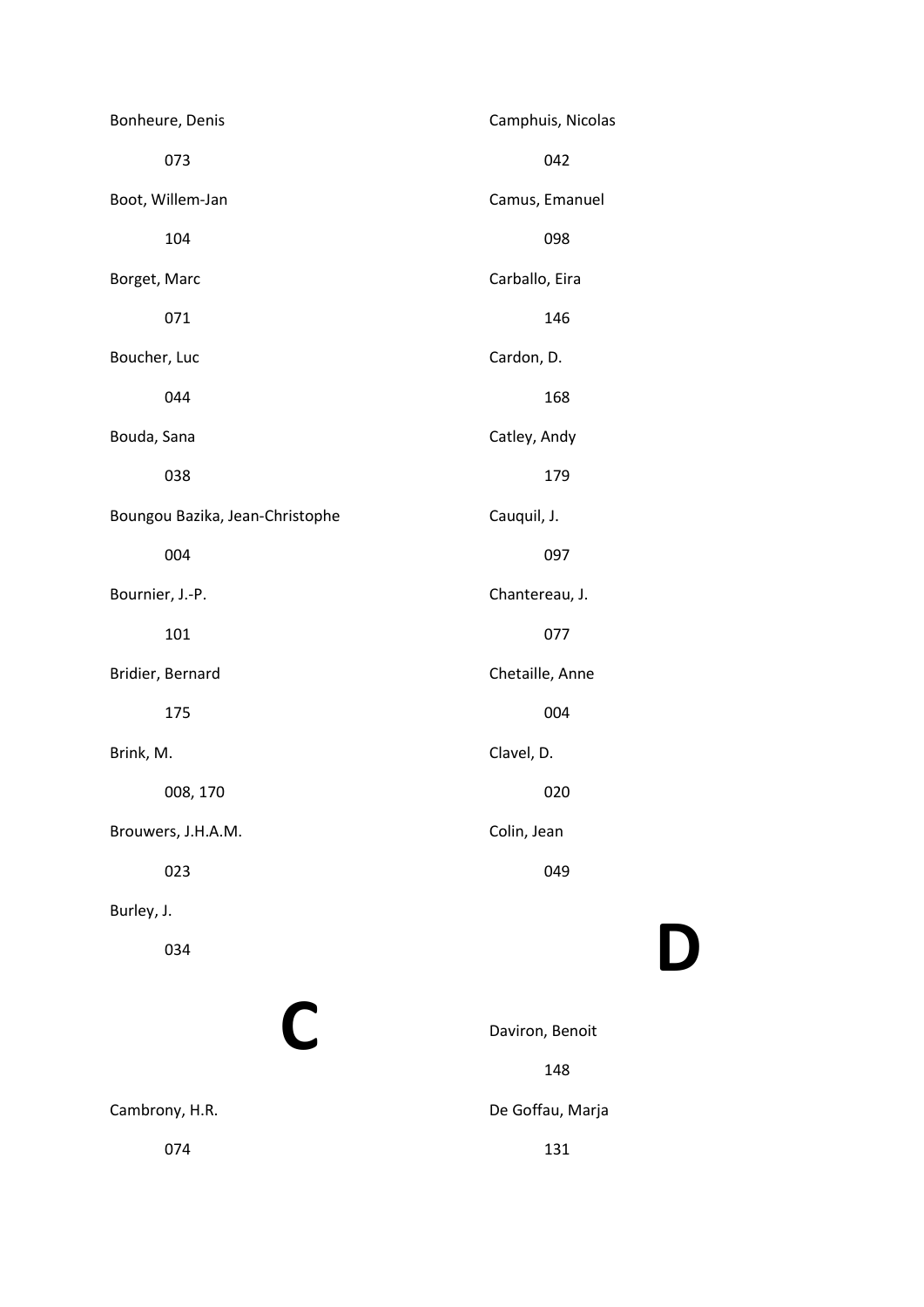| De Groot, Inge             | 070, 167         |
|----------------------------|------------------|
| 118                        | Diagne, Daouda   |
| De Klerl, Ton              | 004              |
| 125                        | Don Richardson   |
| De Leener, Philippe        | 012              |
| 031                        | Dughé, Patrick   |
| De Smet, Peter             | 007              |
| 141                        | Dulloo, M. Ehsan |
| De Taffin, Gabriel         | 006              |
| 086                        | Dümmler, Christa |
| De Veld, Ad                | 149              |
| 110                        | Dupriez, Hugues  |
| Degras, Lucien             | 031, 049         |
| 025, 088, 094              |                  |
| Delabarre, M.A.            |                  |
| 090                        |                  |
| Delvare, G.                | Ebing, Pauline   |
| 181                        | 123              |
| Delville, Philippe Lavigne |                  |
| 042, 043, 044              |                  |
| Den Dikken, G.             |                  |
| 111                        | Faucheux, Benoît |
| Den Hertog, Gijs           | 004              |
| 133                        | Fellows, Peter   |
| Dense, Jacques             | 005              |
| 095, 096                   | Fitz James, Ife  |
| Denton, O.A.               | 128              |

E

F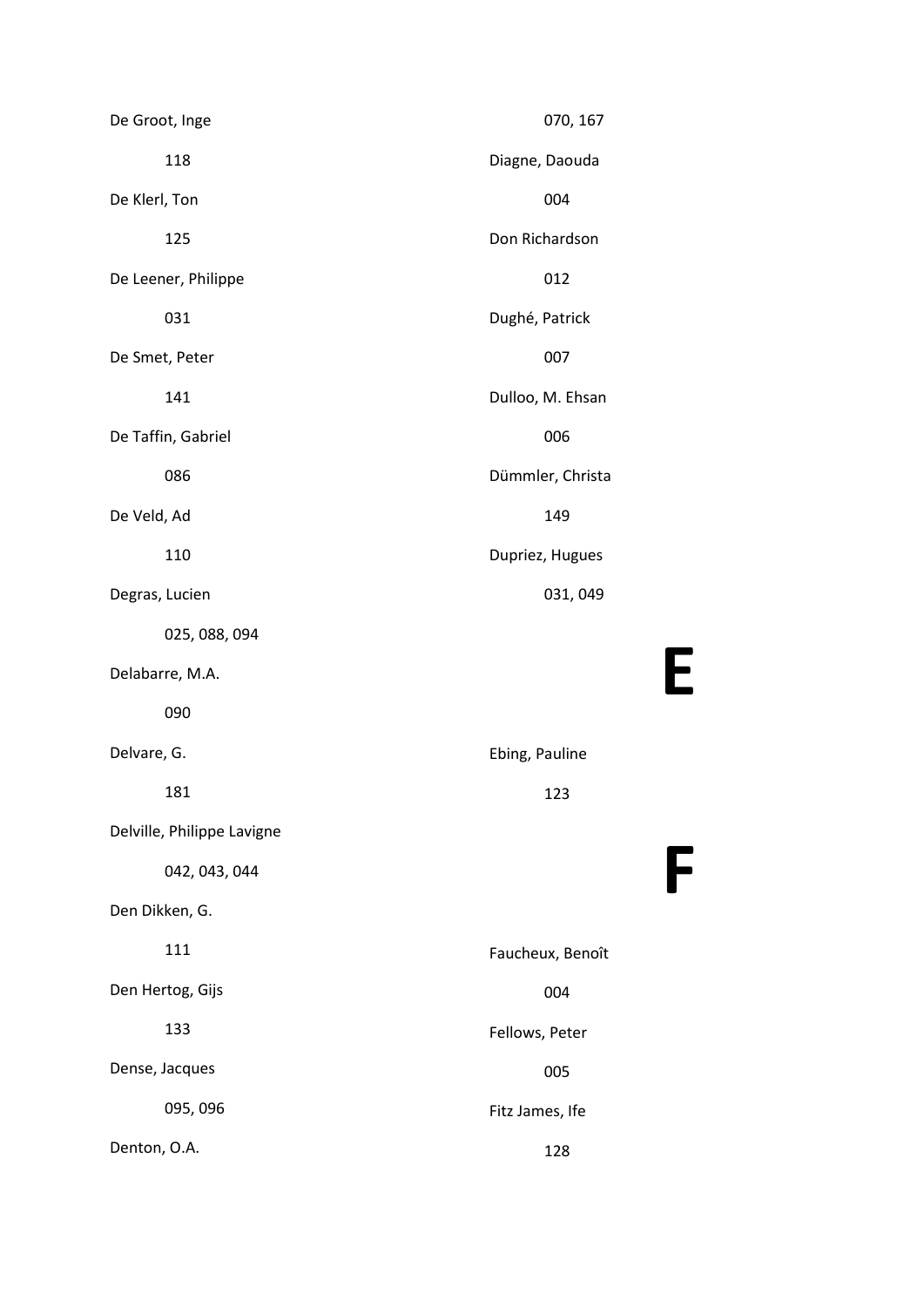| Forse, Bill       |                        |
|-------------------|------------------------|
| 176               | H                      |
| Francis, J.       |                        |
| 020               | Hanson, Jean           |
| François, Martine | 006                    |
| 026               | Hawkins, H.S.          |
|                   | 023                    |
| G                 | Hayma, Jelle           |
|                   | 134                    |
| Gafsi, Mohamed    | Heijnen, Corlien       |
| 007               | 105                    |
| Gatenby, Ruth M.  | Hermelin, Bénédicte    |
| 084,085           | 004                    |
| Gedi, Linus       | Hilbrands, Aldin       |
| 005               | 116                    |
| Geerlings, Ellen  | Hoevers, Rik           |
| 019               | 117                    |
| Görgen, Regina    | Holen, Peter           |
| 149               | 119                    |
| Grant, Ian F.     | Holnes, David H.       |
| 100               | 087                    |
| Grubben, G.J.H.   | Hoogland, Martien      |
| 070, 167          | 119                    |
| Guigaz, Mireille  | Hounhouigan, Joseph D. |
| 182               | 069                    |
| Gurib-Fakim, A.   | Hunter, A.             |
| 009               | 001,002                |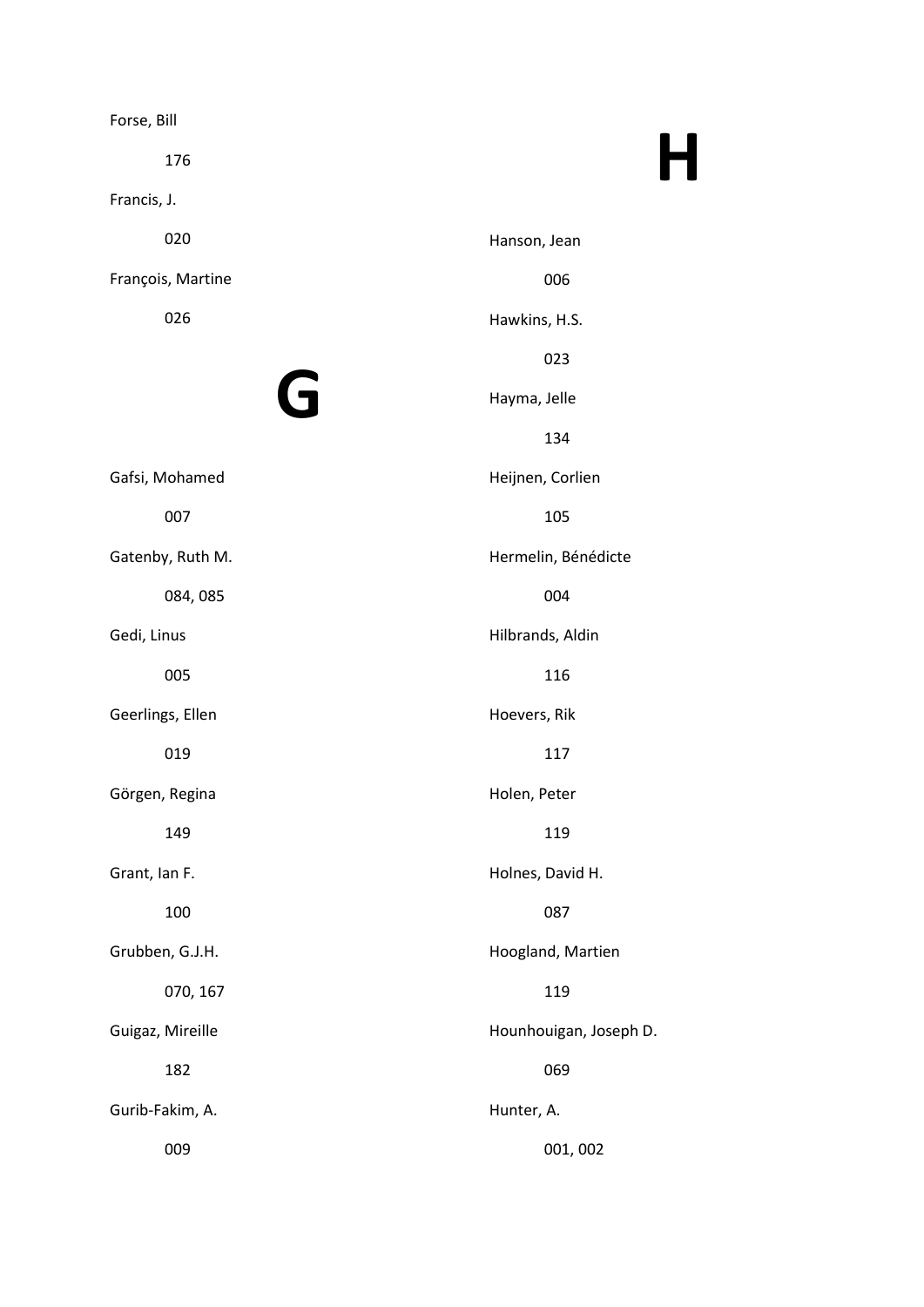|                          | Kome, Antoinette |
|--------------------------|------------------|
|                          | 112              |
|                          | Koomen, Irene    |
| Impey, Bridget           | 144              |
| 172                      | Koopmans, Reitse |
| Inckel, Madeleine        | 124              |
| 141                      | Koster, Marian   |
|                          | 106              |
|                          | Kroll, Raymond   |
|                          | 083, 092         |
| Jacquemard, Jean-Charles | Kuate, Jean      |
| 089                      | 153              |
| Jäger-Mischke, Ismene    | Kuipers, Bas     |
| 149                      | 128              |
| Jamin, Jean-Yves         | Kuypers, Hil     |
| 007                      | 136              |
| Jansen, Carl             |                  |
| 132                      |                  |
| Jansen, P.C.M.           |                  |
| 168                      | Larinde, Michael |
| Josset, G.               | 006              |
| 075                      | Lavabre, E.M.    |
|                          | 080              |
| K                        | Le Thiec, Gérard |
|                          | 028              |
| Koeslag, Johan           | Lengkeek, Ard    |
| 133                      | 106              |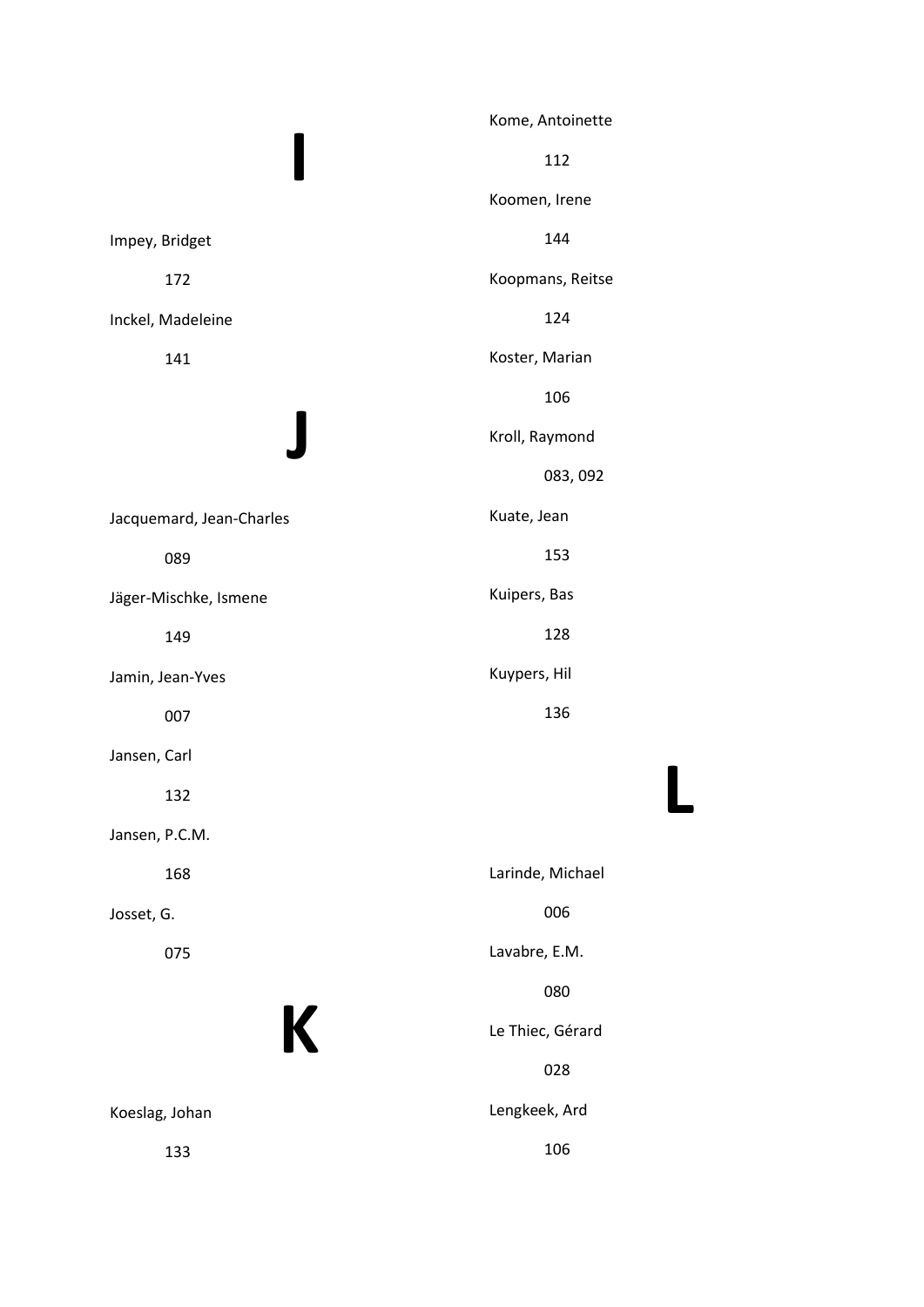Leyland, Tim 179 Loedeman, Jan H. 140 Louppe, D. 008

### M

Maas, A. 143

Maas-van Berkel, Brigitte

105

Malaisse, François

030

Mary, Fabienne

045, 046

Mathur, S.B.

039

Matthewman, Richard W.

093

Meinderts, Johan

139

Meyer, Christian

176

Michel, B.

101

Millar, David 019 Mkamilo, G.S. 169 Mollema, Anne 136 Monty, Jones 171 Moreau, Jacques 038 Morize, Jean 081, 082 Mossu, Guy 076 Mundy, Paul 055 Musoke, Rose 005 Mutsaers, Marieke 104, 127 Muys, Dick 139

# N

Naika, Shankara 131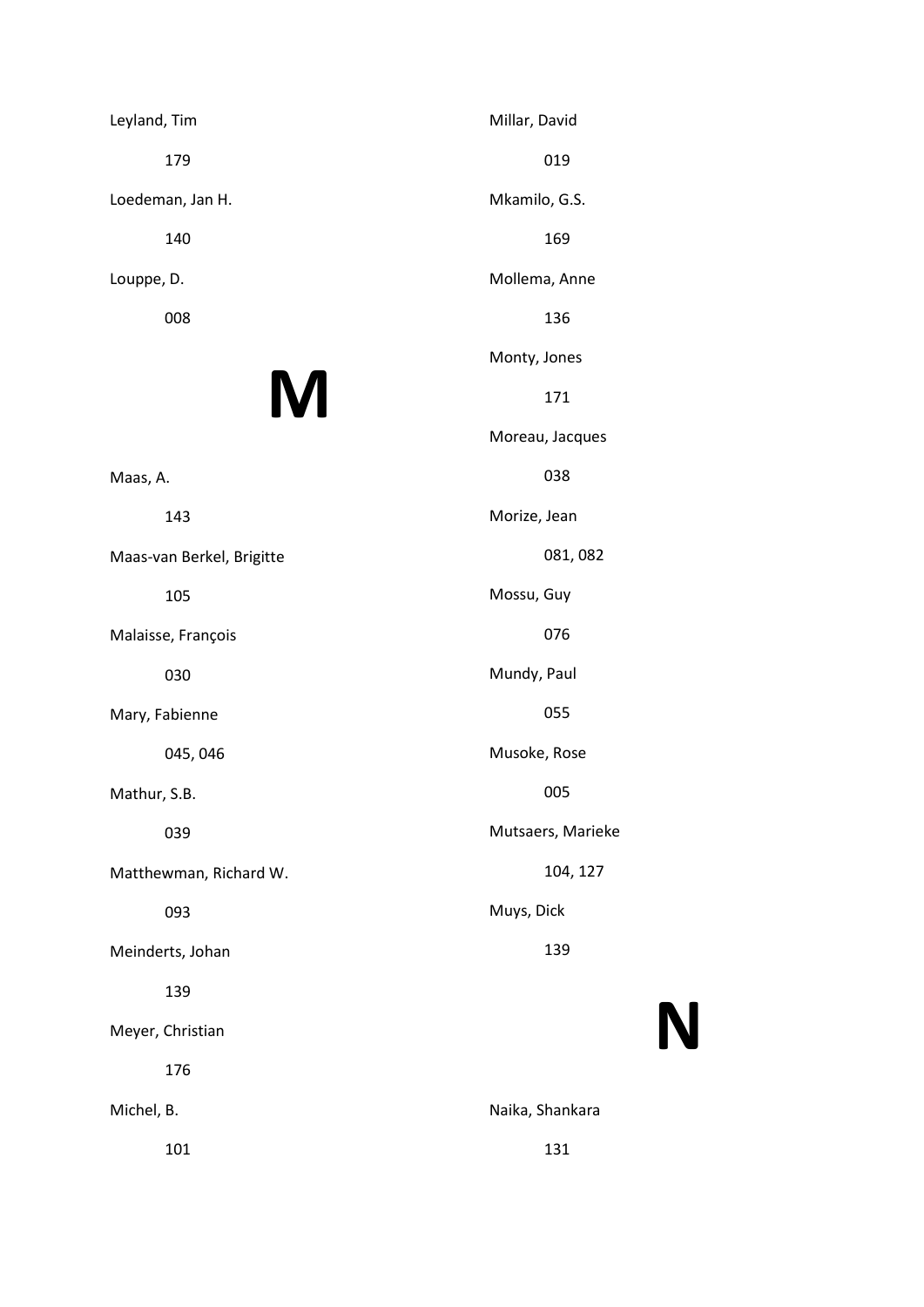Nalunga, Jane 004 Nederlof, Marc 112 Nicou, R. 077 Nieuwelink, Joke 114 Nieuwenhuis, Rienke 114 Nieves Mortensen, C. 039 Nout, Robert 069 Nowell, David 006 Nuwanyakpa, Mopoi 121 Nyabyenda, Pierre 178 O Oei, Peter 102 Orimalade, Oluronke 172 Oteng-Amoako, A.A. 008 Oti-Boateng, Peggy 005 Oudman, Luurt 138 P Paterson, Peter David 003 Pirot, Roland 041 Polaszek, A. 181 Ponte, Stefano 148 Q Qamar, Kalim 014 R Rao, N. Kameswara 006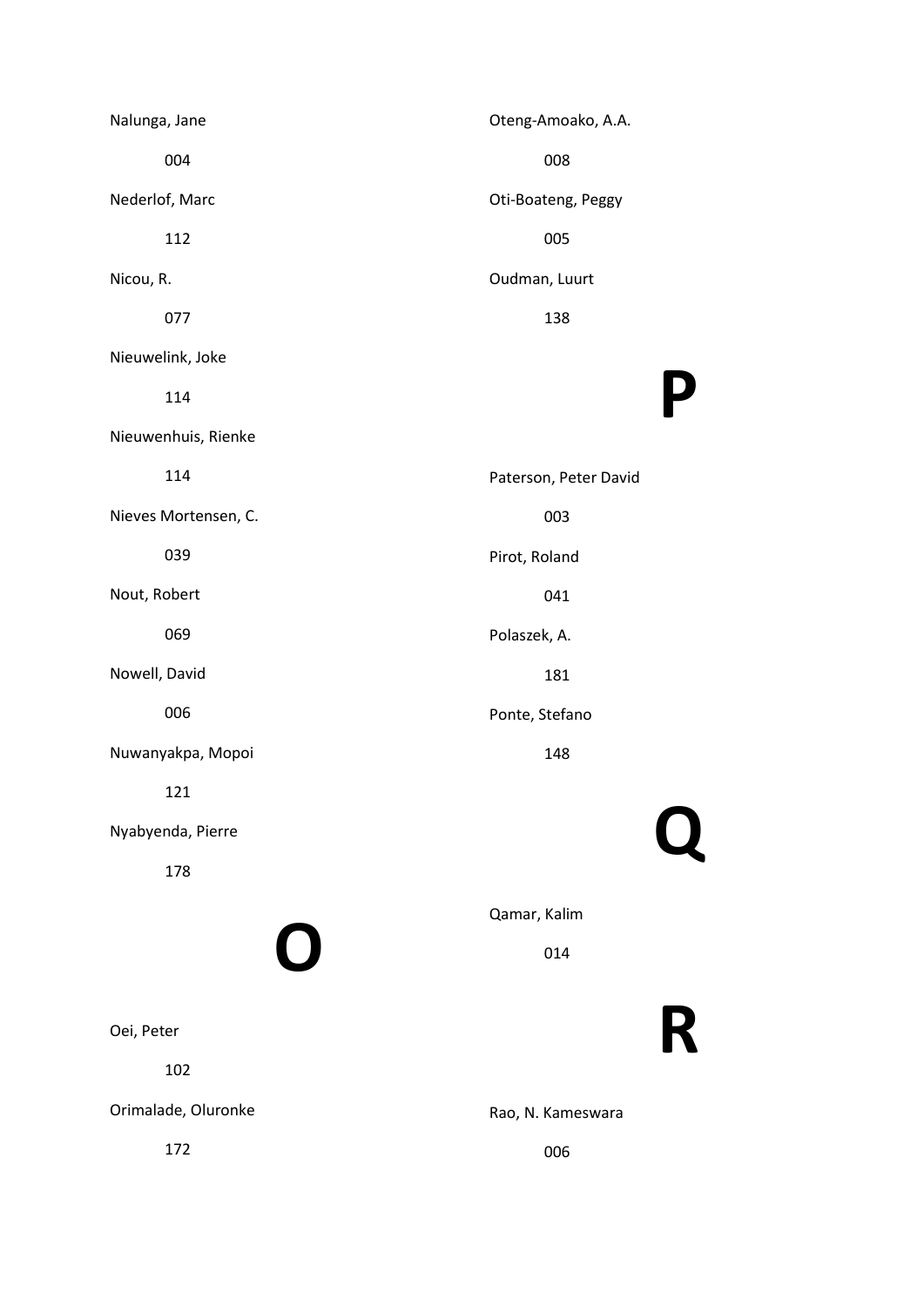| Rawski, Christine | Scoones, lan        |
|-------------------|---------------------|
| 175               | 022, 024, 047       |
| Reij, Chris       | Sement, Gérard      |
| 047               | 072                 |
| Relived, A.C.W.   | Serier, J.B.        |
| 029               | 090                 |
| Riley, Janet      | Silas, Niyonzima    |
| 035               | 049                 |
| Rutgers, Karin    | Smith, Anthony J.   |
| 123               | 078, 079            |
|                   | Stoll, Gaby         |
| S                 | 149                 |
|                   | Sultan, Jacques     |
| Saatkamp, H.W.    | 055                 |
| 143               |                     |
| Salm, Mundie      |                     |
| 106               |                     |
| Scheepens, Piet   | Tersmette, Tim      |
| 117               | 141                 |
| Schiere, J.B.     | Teyssier, André     |
| 137               | 113                 |
| Schilling, R.     | Thompson, John      |
| 091               | 024                 |
| Schwab, Arnold    | Tibasiimwa, Patrick |
| 149               | 005                 |
| Scmelzer, G.H.    | Tingle, Colin C.D.  |
| 009               | 100                 |

T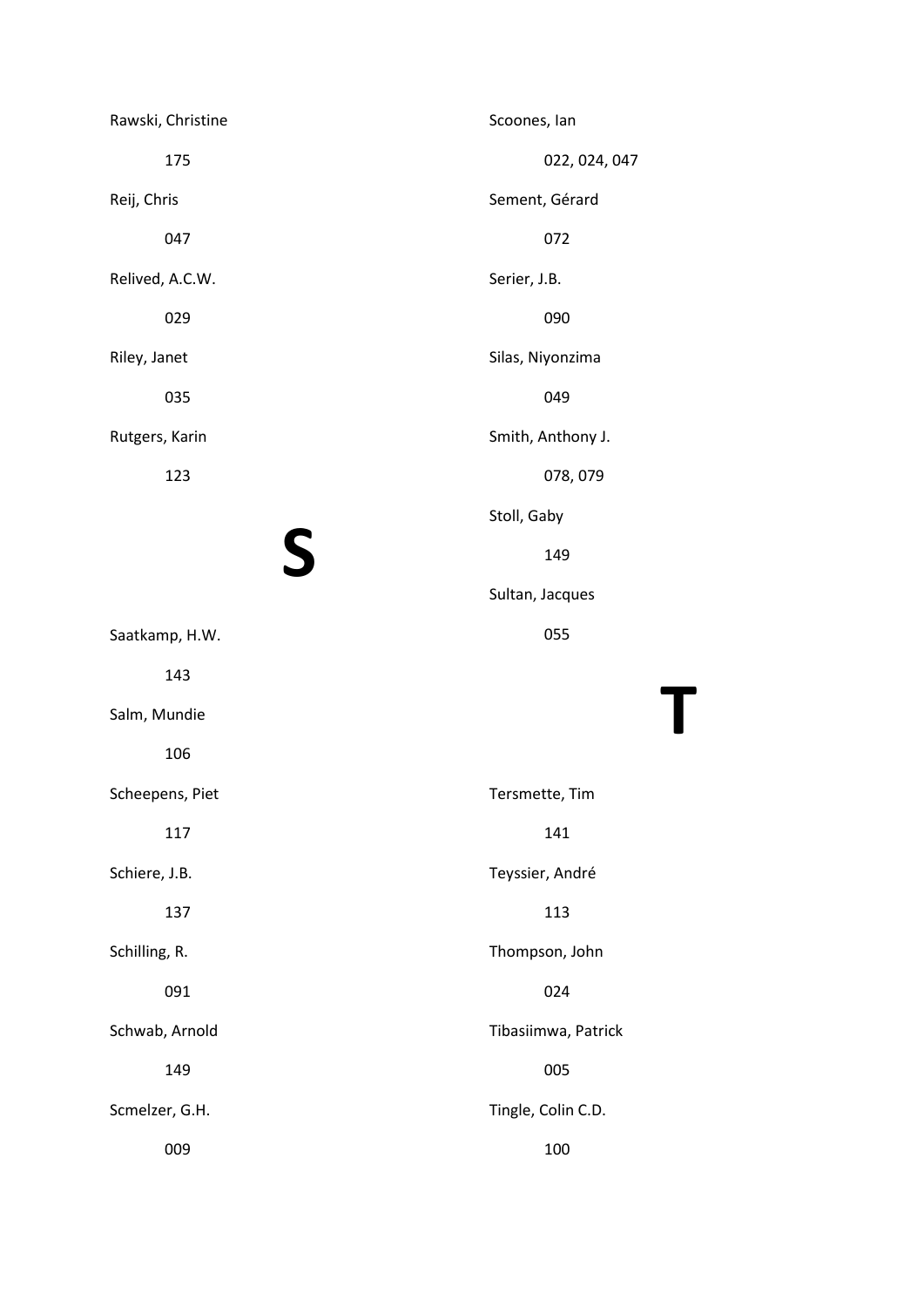Topper, Egger 136 Toulmin, Camilla 047 Toyang, Ngeh J. 121 Traoré, Valérie Gnide 004

# V

Vaissayre, M. 097 Van Andel, Tinde 109 Van Blitterswijk, Henk 127 Van Boekel, Tiny 069 Van Dam, Barbara 131 Van de Sand, Martina 011 Van de Ven, Ton 112 Van de Waerdt, Jan

Van den Ban, A.W. 023 Van den Boogaard, Brigiet 105 Van den Broek. A. 029 Van den Burg, Harry 107 Van den Burg, Kees 132 Van der Meulen, S.J. 111 Van Der Post, Kees 145 Van der Vossen, H.A.M. 169 Van Ee, Simone 129 Van Eekeren, N. 143 Van Eer, Assiah 146 Van Hattum, Tim 108 Van Heurn, Ernst 145

Van Lidth de Jeude, Joep

127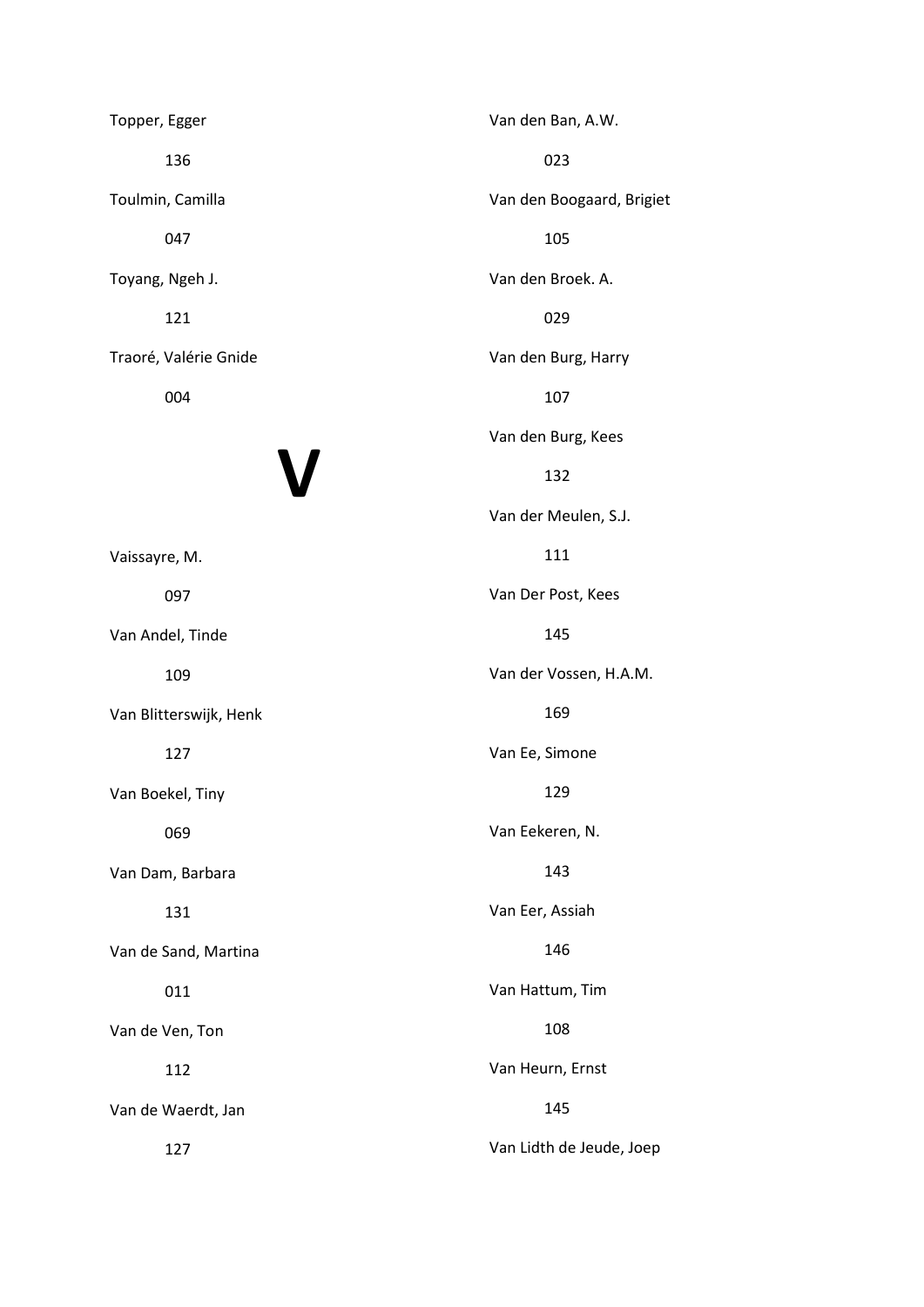| 120, 131, 144            | 115, 135           |
|--------------------------|--------------------|
| Van Nieuwenhuijzen, Bram | Wampfler, Betty    |
| 122                      | 056                |
| Van Schie, Ton           | Wanyama, Jacob     |
| 146                      | 121                |
| Van Schöll, Laura        | Westenbrick, Geert |
| 147                      | 139                |
| Vant Hooft, Katrien      | Wood, P.J.         |
| 019                      | 034                |
| Vant Leven, Leen         | Wopereis, M.       |
| 104, 127                 | 020                |
| Velthuis, Hayo           | Worm, Janette      |
| 104                      | 108                |
| Verhagen, J.             | Wortmann, C.S.     |
| 020                      | 099                |
| Verheij, Ed              |                    |
| 103, 130, 135, 142       |                    |
| Villain, Julie           |                    |
| 004                      | Youdeowei, Anthony |
| Vincent, Fernand         | 061, 062, 063      |
| 053                      | Yzerman, Carl      |
| Vullin, G.               | 116                |
| 027                      |                    |
|                          |                    |

W

Zulu, Rodah

Waaijenberg, Henk

005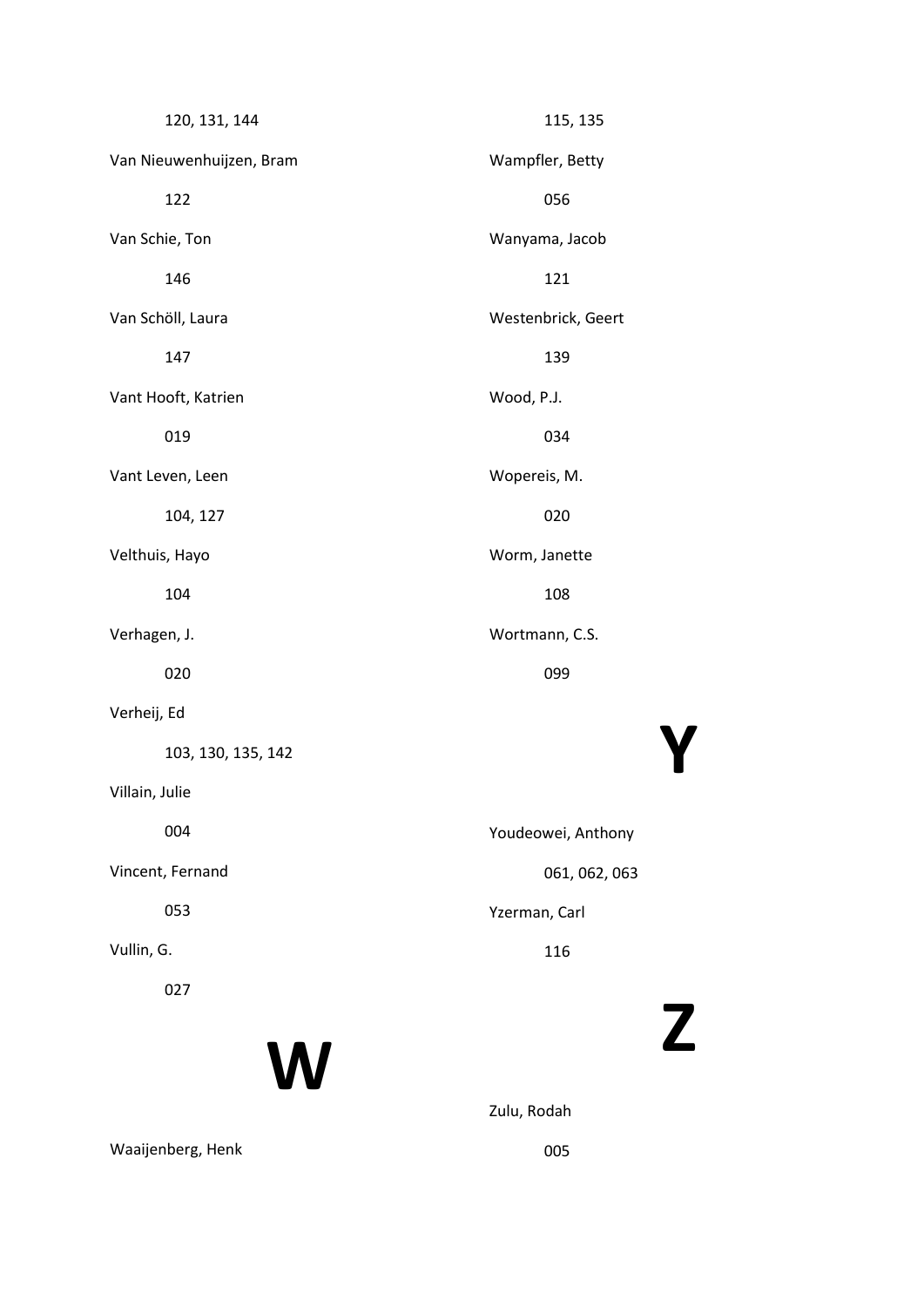### INDEX MATIERE

|                                 | 023                              |
|---------------------------------|----------------------------------|
|                                 | <b>ADVENTICE</b>                 |
| A PETITE ECHELLE                | 061                              |
| 126, 143                        | <b>AFFECTION PARASITAIRE</b>     |
|                                 | 039                              |
| ABEILLE                         |                                  |
| 160                             | <b>AGARICUS</b>                  |
| <b>ACARIEN</b>                  | 122                              |
| 099, 117, 120                   | <b>AGENT PATHOGENE</b>           |
| ACCES AU MARCHE                 | 039                              |
| 018                             | <b>AGNEAU</b>                    |
| <b>ACCORD</b>                   | 084                              |
| 174                             | <b>AGRICULTURE</b>               |
| <b>ACCORD SUR L'AGRICULTURE</b> | 004, 028, 030, 050, 066, 182     |
| 004                             | <b>AGRICULTURE DURABLE</b>       |
| <b>ACCORDS COMMERCIAUX</b>      | 020, 024                         |
| 004                             | <b>AGRICULTURE EN ZONE SECHE</b> |
| <b>ACTEUR</b>                   | 020                              |
| 060                             | <b>AGRICULTURE FAMILIALE</b>     |
| <b>ADAPTATION ARTIFICIELLE</b>  | 056                              |
| 054                             | AGRICULTURE MULTIETAGEE          |
| <b>ADAPTATION NATURELLE</b>     | 031                              |
| 054                             | <b>AGRICULTURE URBAINE</b>       |
| ADOPTION DES INNOVATIONS        | 126                              |
|                                 | AGROALIMENTAIRE                  |
|                                 | 005, 010, 048                    |
|                                 |                                  |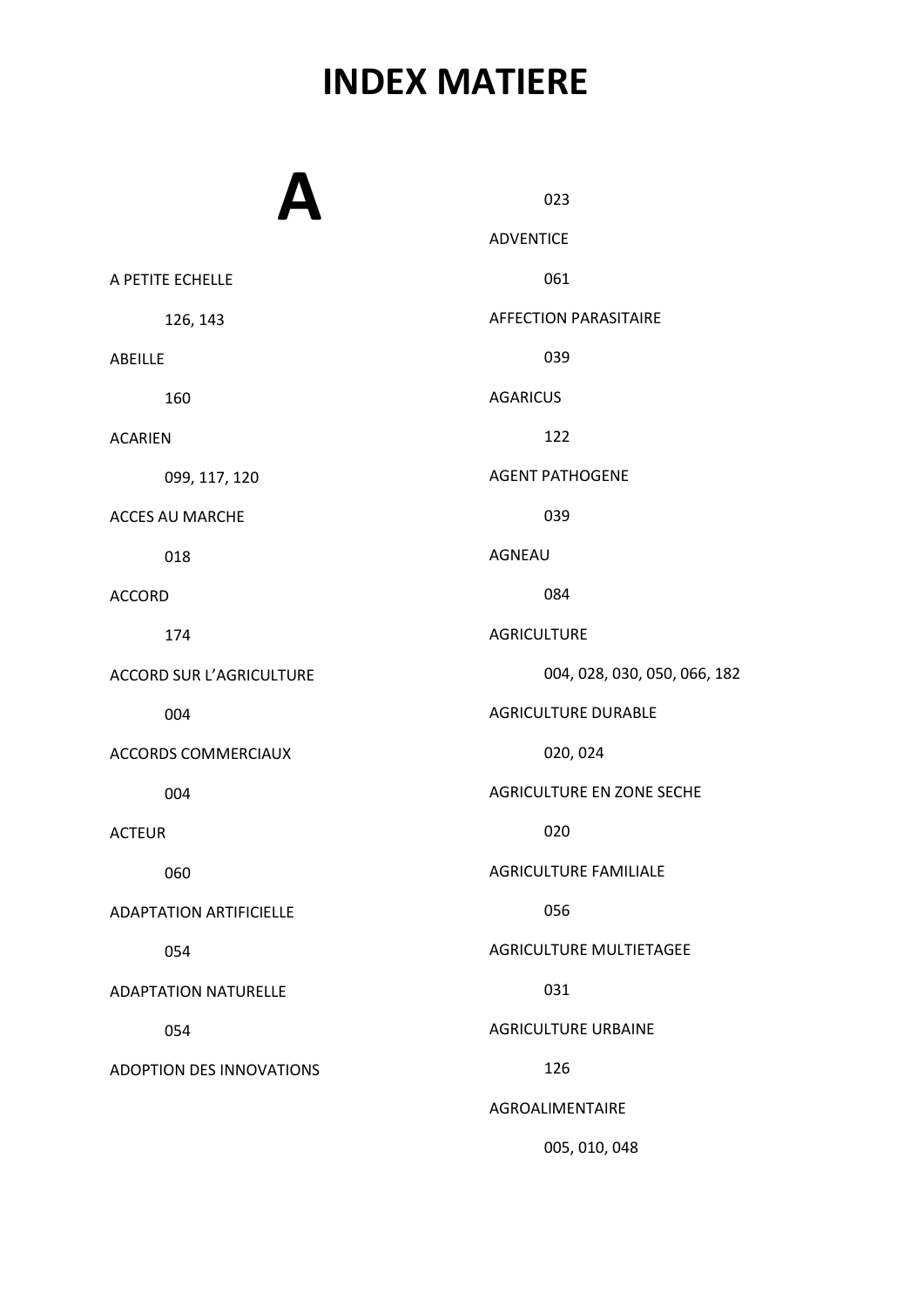| <b>AGROFORESTERIE</b>      |                                        |                | 028                            |
|----------------------------|----------------------------------------|----------------|--------------------------------|
| 034, 045, 046, 142         |                                        | APICULTURE     |                                |
| <b>AGRUME</b>              |                                        |                | 003, 104, 127                  |
| 026, 027, 153              |                                        |                | APPROCHE ECOLOGIQUE            |
| <b>ALIMENT</b>             |                                        |                | 030                            |
| 069                        |                                        |                | APPROCHE METHODOLOGIQUE        |
| <b>ALIMENTATION</b>        |                                        |                | 013, 046                       |
|                            | 078, 111, 116, 132, 133, 137, 139, 143 |                | <b>APPROCHE NUTRITIONNELLE</b> |
| <b>ALTERNATIVE</b>         |                                        |                | 030                            |
| 149                        |                                        |                | <b>APPROCHE PRATIQUE</b>       |
| AMENAGEMENT                |                                        |                | 121                            |
| 075, 113                   |                                        |                | APPUI A LA FORMATION AGRICOLE  |
| AMENAGEMENT DU TERROIR     |                                        |                | 015                            |
| 075                        |                                        |                | AQUACULTURE                    |
| AMENAGEMENT VILLAGEOIS     |                                        |                | 048                            |
| 075                        |                                        | ARACHIDE       |                                |
| AMENAGER LES BAS-FONDS     |                                        |                | 091                            |
| 044                        |                                        | ARBRE          |                                |
| <b>AMPHIBIEN</b>           |                                        |                | 031, 034, 067, 103, 142        |
| 100                        |                                        |                | ARBRE A USAGE MULTIPLE         |
| <b>ANANAS</b>              |                                        |                | 034                            |
| 026                        |                                        | <b>ARBUSTE</b> |                                |
| <b>ANE</b>                 |                                        |                | 034,067                        |
| 138                        |                                        |                | <b>ARTHROPODE</b>              |
| ANIMAL                     |                                        |                | 001, 002, 099                  |
| 176                        |                                        |                | ASPECT BOTANIQUE               |
| <b>ANIMAUX DE TRACTION</b> |                                        |                | 068                            |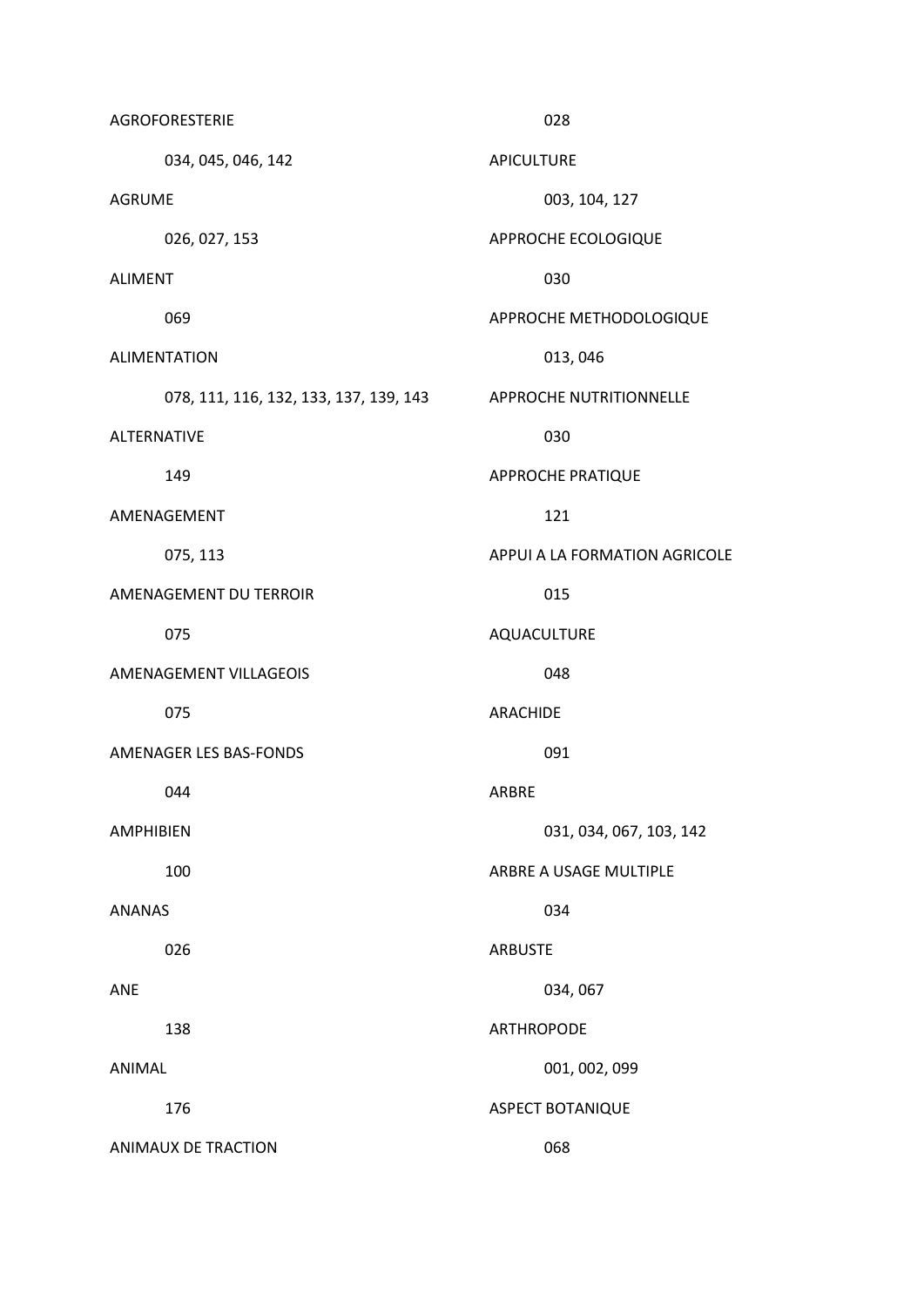ASPECT ECOLOGIQUE 031 ASPECT FINANCIER 150 ASPECT SOCIO-ECONOMIQUE 126 ASSURANCE 125 ATTELAGE 028, 138 ATTENUATION 106 AURICULAIRE 102 AUTONOMIE FINANCIERE 053 AUXILIAIRE 101, 179 AUXILIAIRE DE CULTURE 049 B BACTERIE LACTIQUE 123 BANANE DESSERT 026 BANQUE DE GENE 006 BARRAGE SOUTERRAIN 042 BAS-FOND 042 BESOIN EN FORMATION 013 BETAIL 106 BIBLIOTHEQUE 055 BIOMASSE 031, 043 BIOMETRIE 035, 059 BOIS 090 BOIS D'ŒUVRE 008 BOKASHI 141 BOTANIQUE 070 BOULANGERIE-PATISSERIE 005 BOUTURE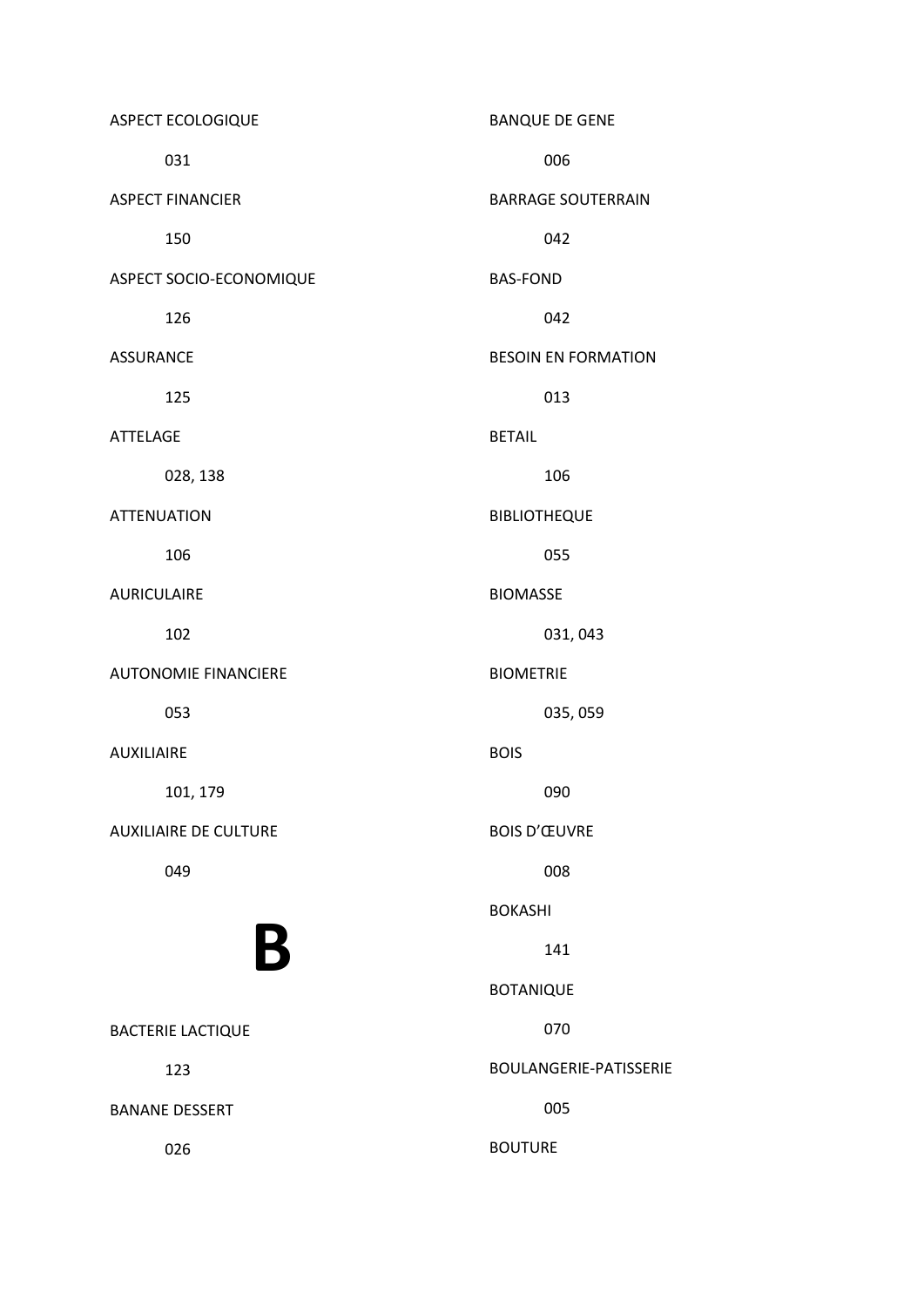| 103                       | 044                          |
|---------------------------|------------------------------|
| <b>BROUILLARD</b>         | <b>CARENCE NUTRITIVE</b>     |
| 054                       | 099, 120                     |
| <b>BUDGET</b>             | <b>CAUSE NON PARASITAIRE</b> |
| 053                       | 120                          |
| <b>BUISSON</b>            | <b>CAUSE DES DEGATS</b>      |
| 034                       | 120                          |
| <b>BULLETIN</b>           | <b>CERCOSPORIOSE</b>         |
| 055                       | 153                          |
|                           | <b>CEREALE</b>               |
| $\mathsf C$               | 037, 107, 170, 181           |
|                           | <b>CHAINE DE LIVRE</b>       |
| <b>CACAO</b>              | 172                          |
| 076                       | <b>CHAINE DE VALEUR</b>      |
| <b>CAFE</b>               | 148                          |
| 037, 074, 148             | <b>CHAMP</b>                 |
| <b>CAFE DURABLE</b>       | 049                          |
| 148                       | CHAMPIGNON                   |
| CANARD                    | 102, 122                     |
| 111                       | CHANGEMENT CLIMATIQUE        |
| <b>CANETON</b>            | 021, 171                     |
| 111                       | CHAUVE-SOURIS                |
| CAOUTCHOUC                | 100                          |
| 090                       | <b>CHENILLE</b>              |
| CARACTERISTIQUE           | 097                          |
| 007                       | <b>CHEVRE</b>                |
| CARACTERISTIQUE NATURELLE | 029, 132                     |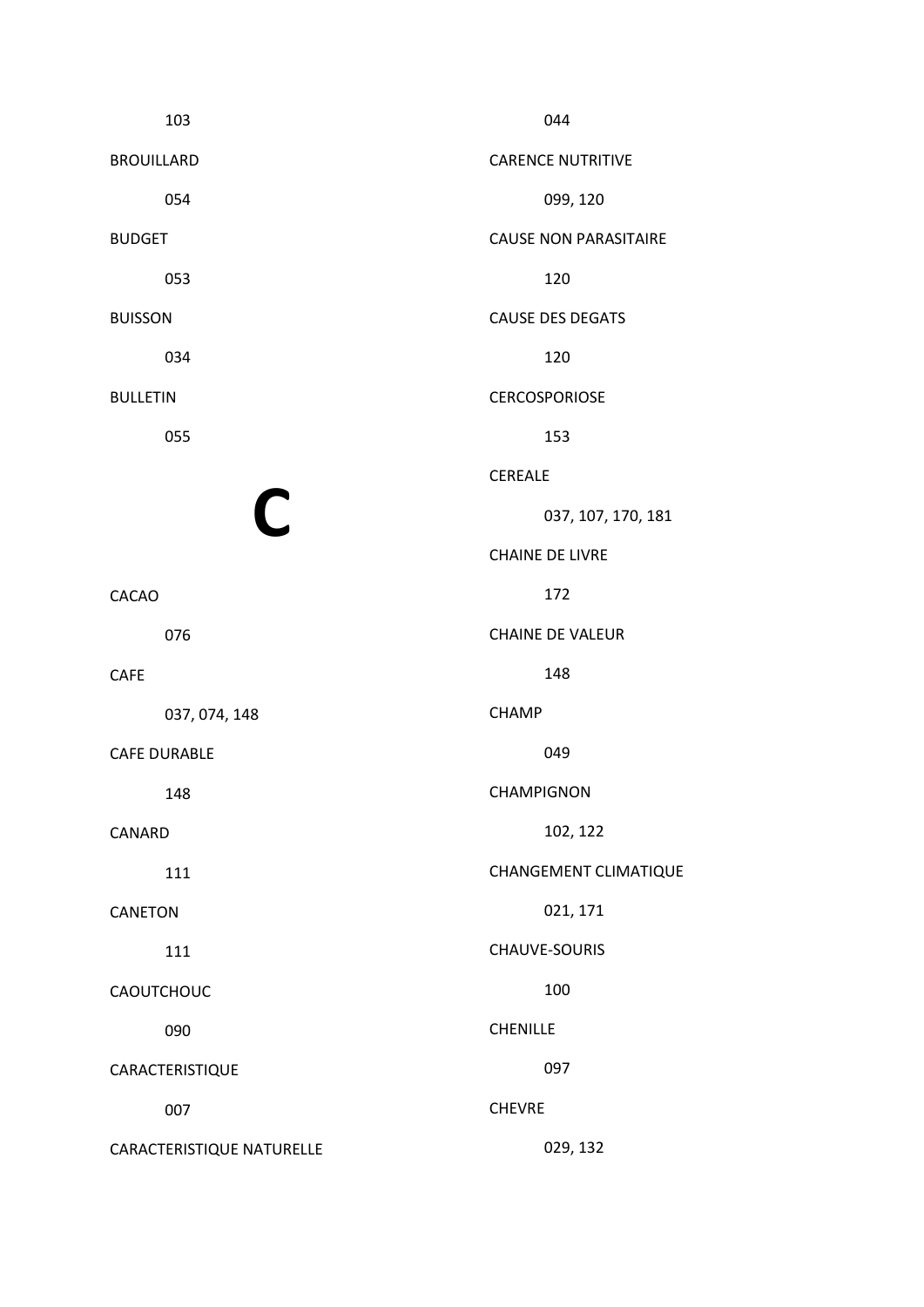| <b>CHEVRE LAITIERE</b>                  | 010, 012, 023, 033, 050, 055, 060, 065, |
|-----------------------------------------|-----------------------------------------|
| 156                                     | 066, 180                                |
| <b>CHOIX TECHNIQUE</b>                  | COMPOSITION                             |
| 045                                     | 144                                     |
| <b>CIRE</b>                             | <b>COMPOST ENRICHI</b>                  |
| 127                                     | 164                                     |
| <b>CLIMAT</b>                           | COMPOSTAGE                              |
| 038                                     | 141                                     |
| <b>COCOTIER</b>                         | <b>CONCEPTION</b>                       |
| 086                                     | 081, 108                                |
| <b>COLLECTE</b>                         | CONDITION AGRO-ECOLOGIQUE               |
| 108                                     | 058                                     |
| <b>COLLECTE DE L'EAU</b>                | <b>CONDITION DE STOCKAGE</b>            |
| 112                                     | 134                                     |
| <b>COLLECTE DE L'EAU DE PLUIE</b>       | CONDITION SOCIOECONOMIQUE               |
| 158                                     | 058                                     |
| COLONIE                                 | CONDUITE D'UN PROJET                    |
|                                         | 045                                     |
| 104                                     | <b>CONFITURERIE</b>                     |
| COLORANT                                | 026                                     |
| 168                                     | CONGELATION                             |
| COMMERCE                                | 105                                     |
| 004, 148                                | <b>CONSEIL AGRICOLE</b>                 |
| <b>COMMERCE INTERNATIONAL</b>           | 017,018                                 |
| 150                                     | CONSEQUENCE AGRONOMIQUE                 |
| COMMERCIALISATION                       |                                         |
| 025, 048, 079, 087, 088, 109, 110, 131, | 064                                     |
| 175, 183                                | CONSEQUENCE SOCIOECONOMIQUE             |
| <b>COMMUNICATION</b>                    | 064                                     |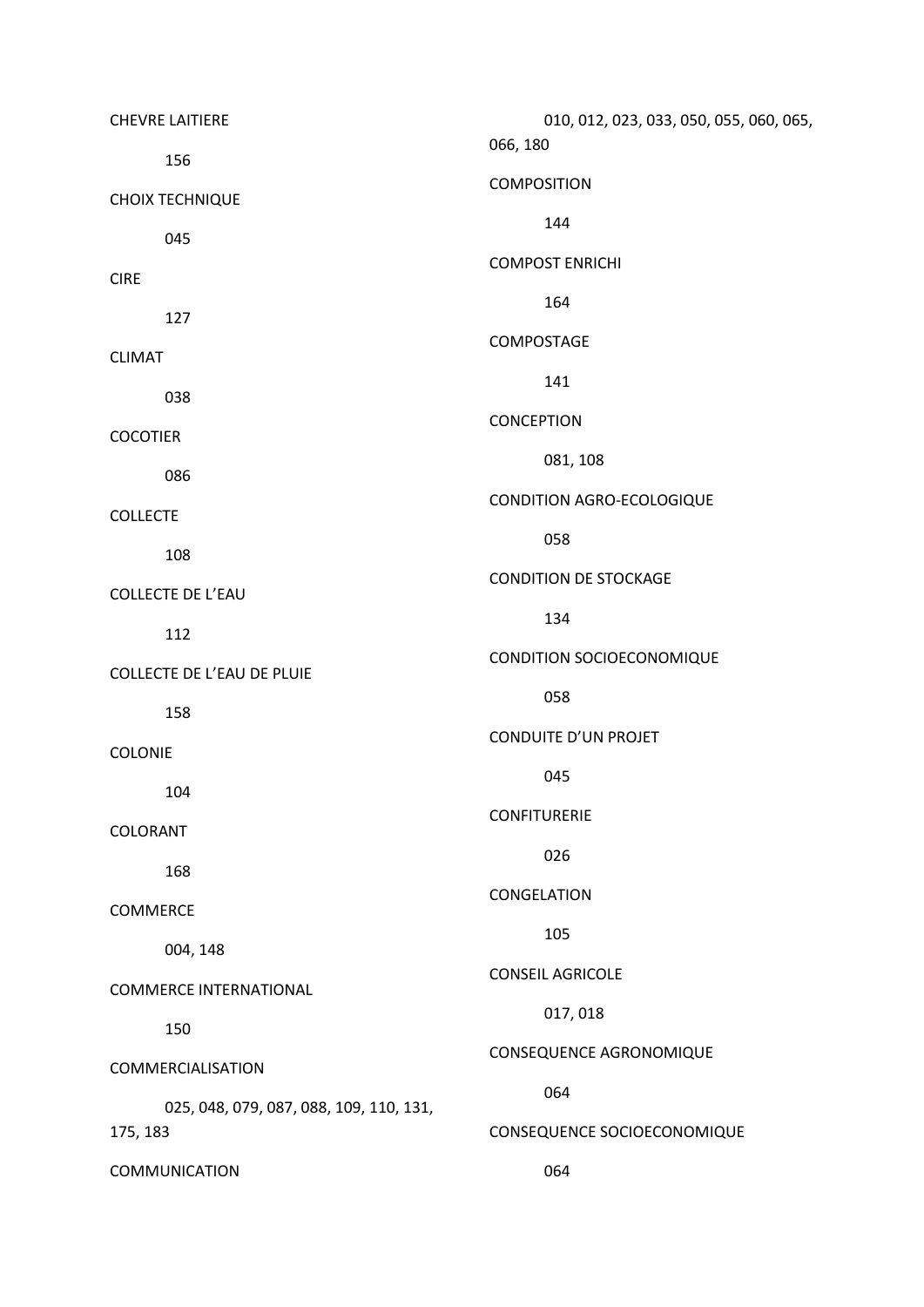| CONSERVATION                                                       | 004, 037, 072, 150                  |
|--------------------------------------------------------------------|-------------------------------------|
| 025, 026, 051, 069, 094, 128, 161, 162, COTONNIER<br>163, 165, 166 |                                     |
| <b>CONSERVATION DE L'EAU</b>                                       | 097                                 |
| 032, 047                                                           | <b>COUT</b>                         |
| <b>CONSERVATION DE L'HUMIDITE</b>                                  | 005                                 |
| 112                                                                | <b>COUVIN</b>                       |
| <b>CONSERVATION DES SOLS</b>                                       | 127                                 |
| 011, 032, 047                                                      | <b>CREATION</b>                     |
| <b>CONSIDERATION BIOLOGIQUE</b>                                    | 113, 124, 177                       |
| 087                                                                | <b>CREDIT</b>                       |
| CONTROLE ANALYTIQUE                                                | 125                                 |
| 048                                                                | <b>CRIQUET</b>                      |
| <b>CONTROLE PHYTOSANITAIRE</b>                                     | 057<br><b>CRITERE D'AMENAGEMENT</b> |
| 039                                                                | 044                                 |
| <b>CONTROLE QUALITE</b>                                            | CROISSANCE                          |
| 048                                                                | 025                                 |
| COOPERATION                                                        | <b>CULTURE</b>                      |
| 174                                                                | 026, 103                            |
| <b>COOPERATIVE AGRICOLE</b>                                        | <b>CULTURE D'EXPORTATION</b>        |
| 124                                                                | 178                                 |
| <b>COPRAH</b>                                                      | <b>CULTURE EN SERRE</b>             |
| 086                                                                | 145                                 |
| <b>COSSETTE DE BANANE</b>                                          | <b>CULTURE FRUITIERE</b>            |
| 162                                                                | 129, 178                            |
| <b>COSSETTE DE PATATE DOUCE</b>                                    | <b>CULTURE INDUSTRIELLE</b>         |
| 165                                                                | 178                                 |
| <b>COTON</b>                                                       |                                     |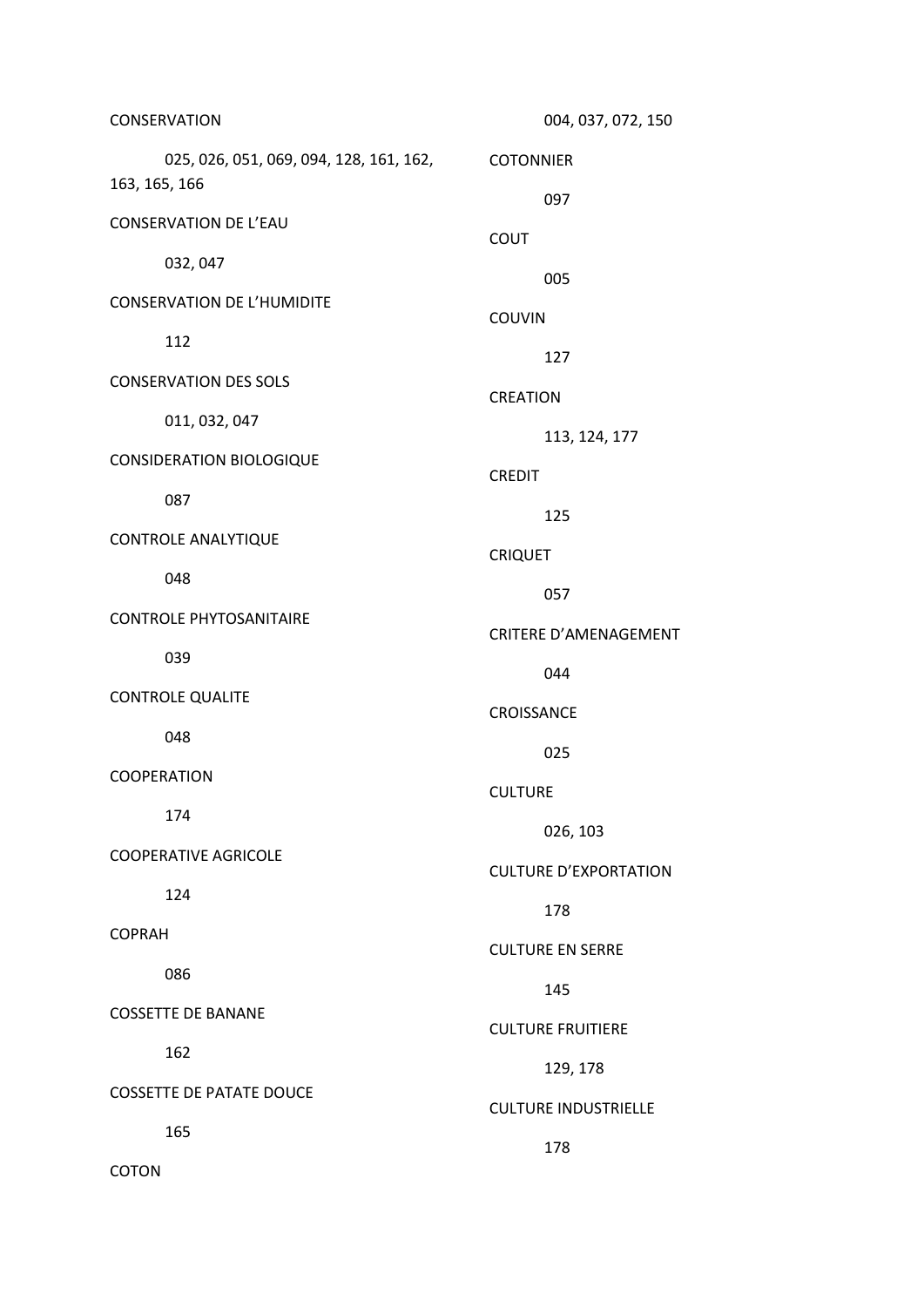CULTURE MARAICHERE 061, 096, 178 CULTURE MODERNISEE 088 CULTURE TRADITIONNELLE 088 CULTURE VIVRIERE 096 D DANGER 144, 149 DEFI 173 DEFIS METHODOLOGIQUES 024 DEMANDE 110 DEMI-LUNE 158 DENREES STOCKES 118 DEPREDATEUR 080 DESCRIPTION 067 DEVELOPPEMENT 023 DEVELOPPEMENT AGRICOLE 052, 056, 060, 171 DEVELOPPEMENT DE L'ELEVAGE 019, 051 DEVELOPPEMENT DE L'OFFRE 016 DEVELOPPEMENT DE LA DEMANDE 016 DEVELOPPEMENT DURABLE 047, 058 DEVELOPPEMENT ENDOGENE 019 DEVELOPPEMENT INSTITUTIONNEL 033 DEVELOPPEMENT PASTORAL 022 DEVELOPPEMENT RURAL 036, 052, 056, 060, 066 DIFFUSION DES INNOVATIONS 023 DIGUE FILTRANTE 042 DISTRIBUTION 048 DON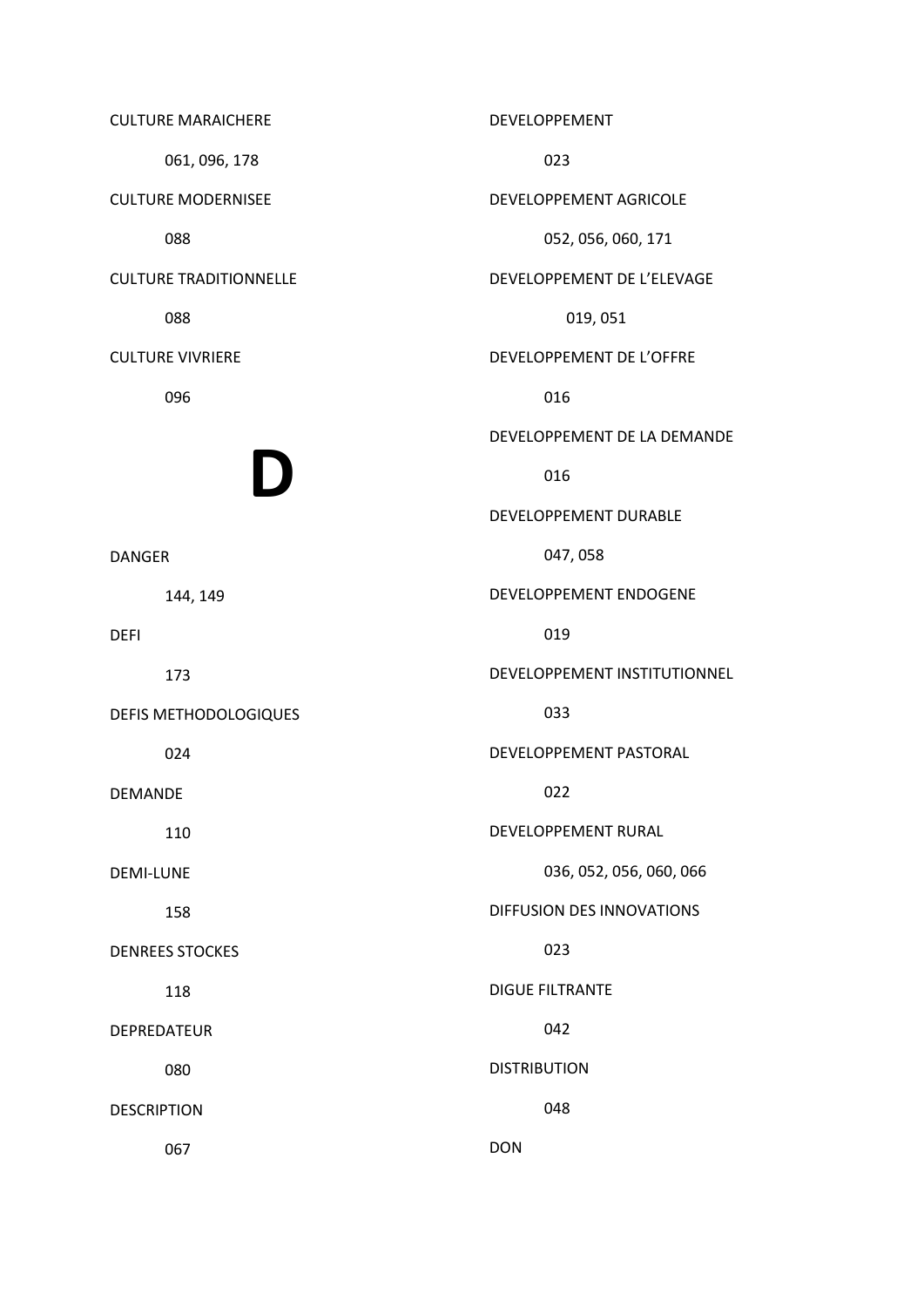053 DRESSAGE 138 E EAU 042, 043 EAU DE PLUIE 108, 158 ECOLOGIE 041, 070 ECOSYSTEME COMPLEXE 022 EDITION TECHNIQUE 040 ELEVAGE 078, 111, 127, 132, 133, 139, 143, 156, 159, 160, 176, 182 ELEVAGE A PETITE ECHELLE 146 ELEVAGE EN BASSE-COUR 137 ELEVAGE LAITIER 093 EMPAQUETAGE 006 ENGRAIS CHIMIQUE 147 ENGRAIS ORGANIQUE 141, 147 ENJEUX 007 ENNEMIS NATURELS 037, 181 ENTOMOPATHOGENE 101 ENTRETIEN 108, 126 ENVIRONNEMENT 011 ENVIRONNEMENT ECONOMIQUE 051 ENVIRONNEMENT INSTITUTIONNEL 051 ENVIRONNEMENT POLITIQUE 051 ENVIRONNEMENT SCIENTIFIQUE 051 ENVIRONNEMENT SOCIO-ECONOMIQUE 038 ENVIRONNEMENT TECHNIQUE 051 EPARGNE 125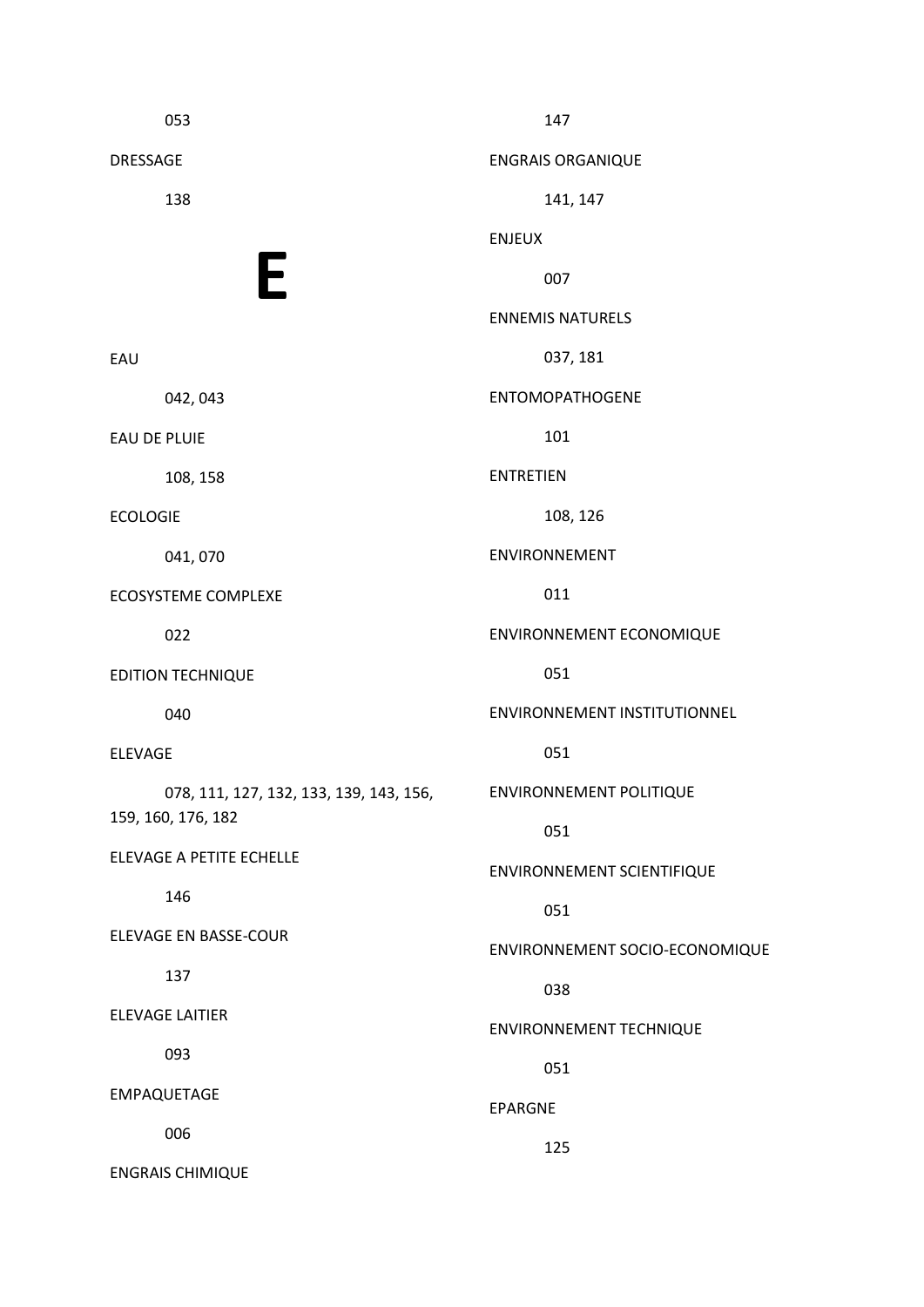EPINE 067 EQUIPEMENT 028 EQUIPEMENT AGRICOLE 138 EQUIPEMENT APICOLE 104 EROSION 011, 043, 044, 136 ESPACE AGRAIRE 043 ESPECE MINEURE 068 ETHNOBIOLOGIE 030 ETHNOMEDECINE VETERINAIRE 121 ETUDE DE LA PRODUCTIVITE 029 EVALUATION 046 EVOLUTION MONDIALE 014 EXPLOITATION 111 EXPLOITATION AGRICOLE 007, 182 EXPLOITATION FAMILIALE 007 EXPLORATION DES RESSOURCES 106 F FABRICATION 141 FABRICATION DES MATERIELS 028 FACTEUR DU MILIEU 038 FARINE 005 FARINE DE BANANE 162 FARINE DE MANIOC 166 FARINE DE PATATE DOUCE 165 FERME 106 FERMENTATION 105 FERTILISATION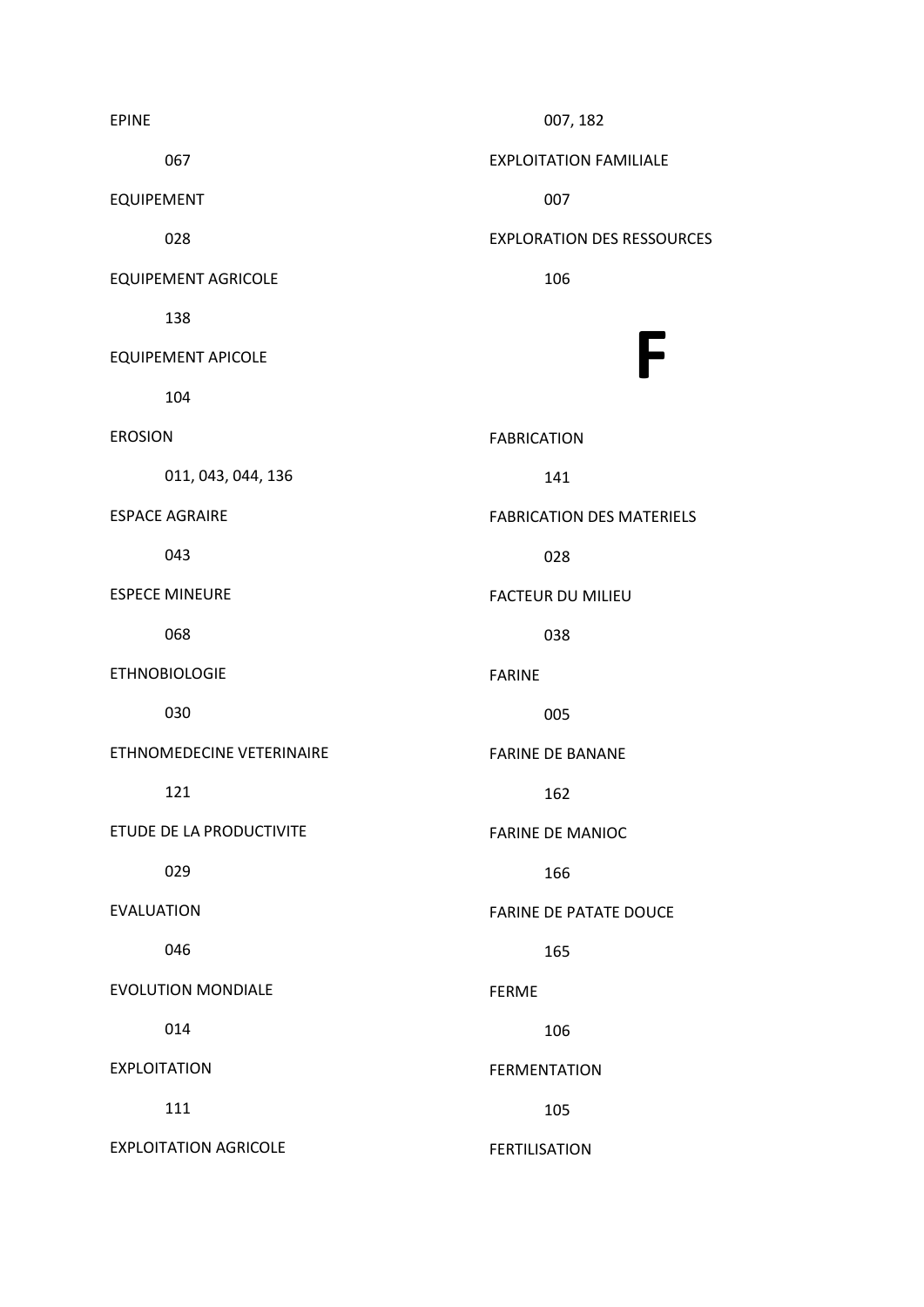| 141, 147, 164               | FORMATION DES FORMATEURS     |
|-----------------------------|------------------------------|
| FERTILITE DES TERRES        | 013                          |
| 031                         | <b>FOSSES DE DRAINAGE</b>    |
| <b>FERTILITE DU SOL</b>     | 047                          |
| 043, 044                    | <b>FOURRAGE</b>              |
| <b>FEUILLAGE</b>            | 133                          |
| 099                         | <b>FOURRURE</b>              |
| <b>FEUILLE</b>              | 085                          |
| 067                         | <b>FROMAGE</b>               |
| <b>FICHES TECHNIQUES</b>    | 123                          |
| 044                         | <b>FRUIT</b>                 |
| <b>FINANCE RURALE</b>       | 067, 092, 128, 129, 130, 163 |
| 125                         | <b>FRUIT TROPICAL</b>        |
| <b>FINANCEMENT</b>          | 026, 092                     |
| 053, 056, 110, 124, 175     | <b>FUMAGE</b>                |
| <b>FLEUR</b>                | 105                          |
| 067, 083, 099               | <b>FUMURE</b>                |
| <b>FLORAISON</b>            | 083                          |
| 067                         |                              |
| FONCTIONNEMENT HYDROLOGIQUE | G                            |
| 042                         |                              |
| <b>FORET</b>                | <b>GELEE</b>                 |
| 030                         | 054                          |
| FORET CLAIRE AFRICAINE      | <b>GELEE ROYALE</b>          |
| 030                         | 127                          |
| <b>FOREUR DE TIGE</b>       | <b>GENISSE</b>               |
| 157, 181                    | 093                          |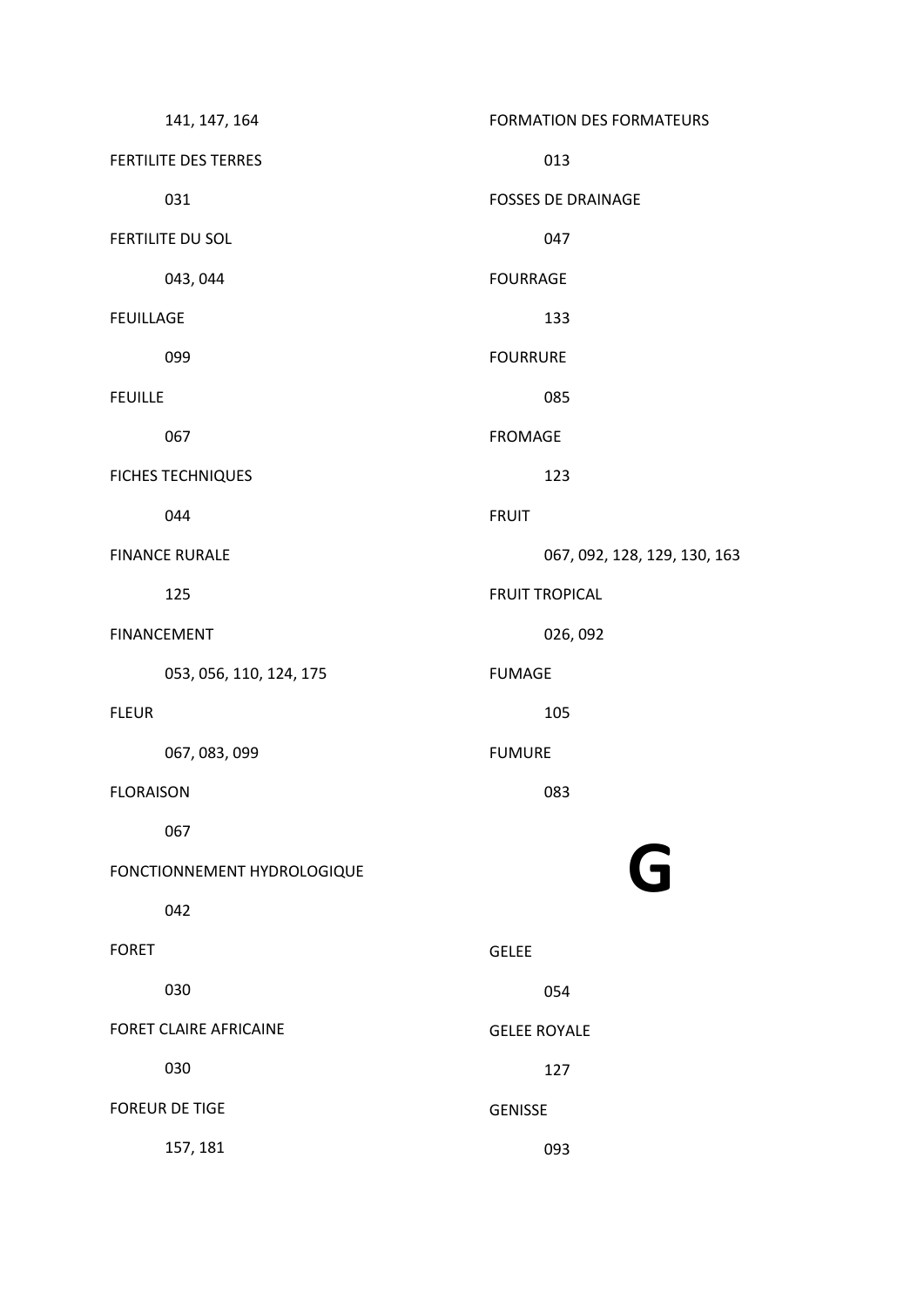GESTION 007, 113, 124, 172 GESTION DE L'ENTREPRISE 177 GESTION DE LA PRODUCTION 005 GESTION DES PARCOURS 022 GESTION DES SOLS 032 GESTION DES SOLS ET DE L'EAU 011 GESTION DU CLIMAT 145 GESTION ET ACTIVITE 119 GESTION FINANCIERE 005, 053 GOUSSE 099 GOYAVE 026 GRAIN 005 GRAINE 090, 099, 103 GRAMINEE LIGNEUSE 034 GRAND CAPUCIN 151 GRENADILLE 026 GRENIER 119 GRIPPE AVIAIRE 098 GROUPE ALIMENTAIRE 025 HARICOT 099 HARNACHEMENT 138 HELMINTHE 001, 002 HERITAGE GENETIQUE 107 HEVEA 090 HUILE 091 HUILE DE COCO

H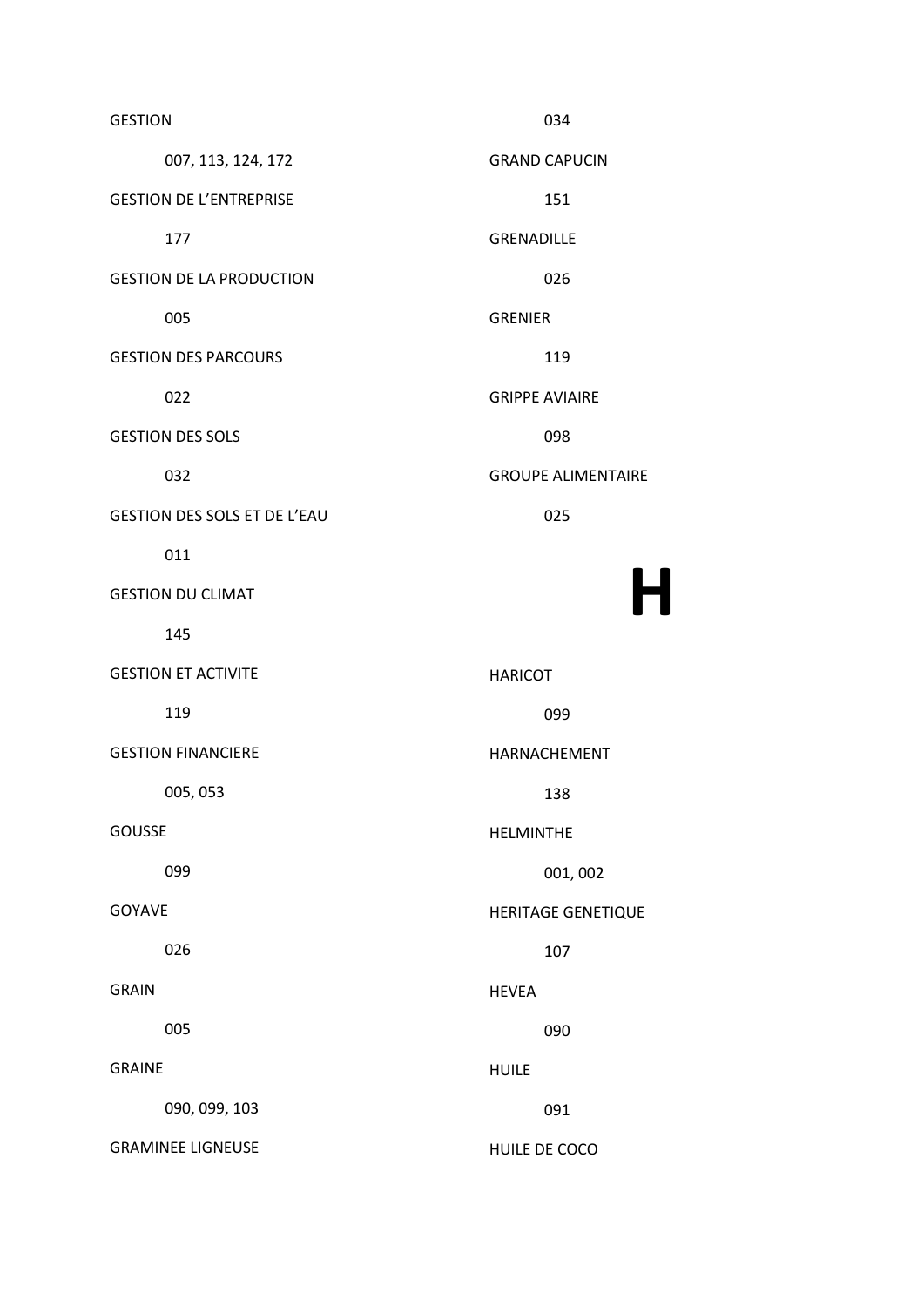086 HUILE DE PALME 089 HUMIDITE DU SOL 112 HYDROBIOLOGIE 038 I IGNAME 025, 063, 088 IMPORTANCE 109 INCIDENCE 171 INFECTION DES SEMENCES 039 INFORMATION 010, 012, 023, 033, 036, 050, 055, 060, 065, 066 INFORMATIQUE 055 INNOVATION 024, 150, 175 INNOVATION AGRICOLE 020, 171 INSECTE 083, 097, 117, 120 INSECTE NUISIBLE 095, 096, 151 INSECTE RAVAGEUR 037, 049, 061, 062, 063 INSECTICIDE 080, 095, 118 INTOXICATION 001, 149 INVERTEBRE AQUATIQUE 100 INVERTEBRE TERRESTRE 100 IRRIGATION 047 J JACHERE 043 JARDIN 049 JARDIN POTAGER 135 JOURNAL 055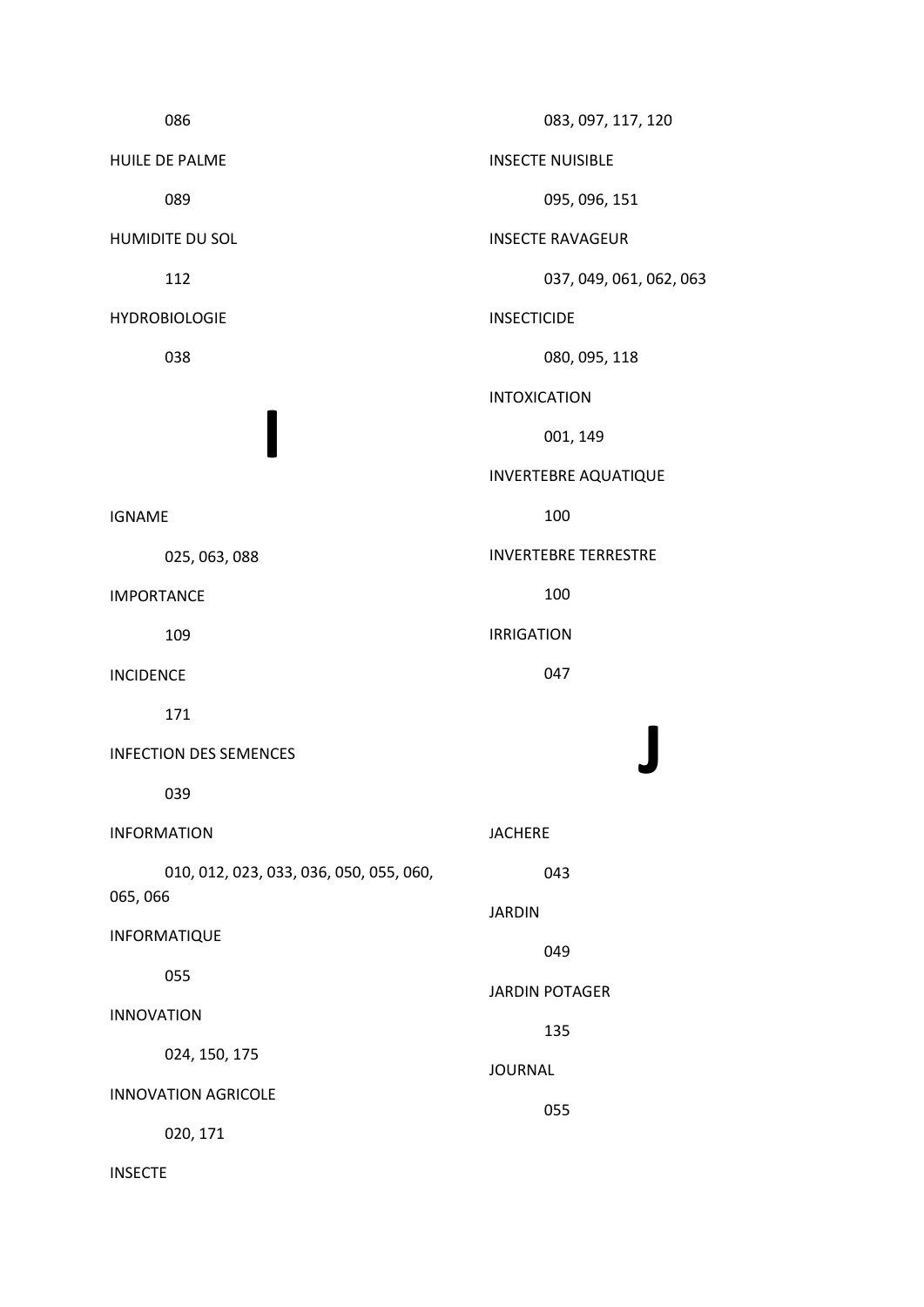|                            | LEPIDOPTERE                            |
|----------------------------|----------------------------------------|
|                            | 181                                    |
|                            | <b>LIANE</b>                           |
| LAINE                      | 067                                    |
| 085                        | LIBRAIRIE                              |
| LAIT                       | 172                                    |
| 085, 093, 123              | <b>LIT MINEUR</b>                      |
| LAITAGE                    | 042                                    |
| 123                        | LOGEMENT                               |
| <b>LAPIN</b>               | 087                                    |
| 137                        | <b>LOGICIEL STATISTIQUE</b>            |
| LATEX                      | 059                                    |
| 090                        | <b>LUTTE</b>                           |
| LEGUME                     | 039, 095, 096, 118, 131, 136, 151      |
| 070, 115, 128, 167         | LUTTE BIOLOGIQUE                       |
| LEGUME FEUILLE             | 037                                    |
| 163                        | <b>LUTTE INTEGREE</b>                  |
| LEGUME INDIGENE            | 037, 049, 057, 061, 062, 063, 117, 181 |
| 068                        | LUTTE NATURELLE                        |
| <b>LEGUME NON INDIGENE</b> | 118                                    |
| 068                        | LUTTE PHYTOSANITAIRE                   |
| <b>LEGUME SEC</b>          | 049                                    |
| 170                        |                                        |
| LEGUMINEUSE                | M                                      |
| 114                        |                                        |
| <b>LEGUMINEUSE A GRAIN</b> | <b>MAINTENANCE</b>                     |
| 107                        | 028                                    |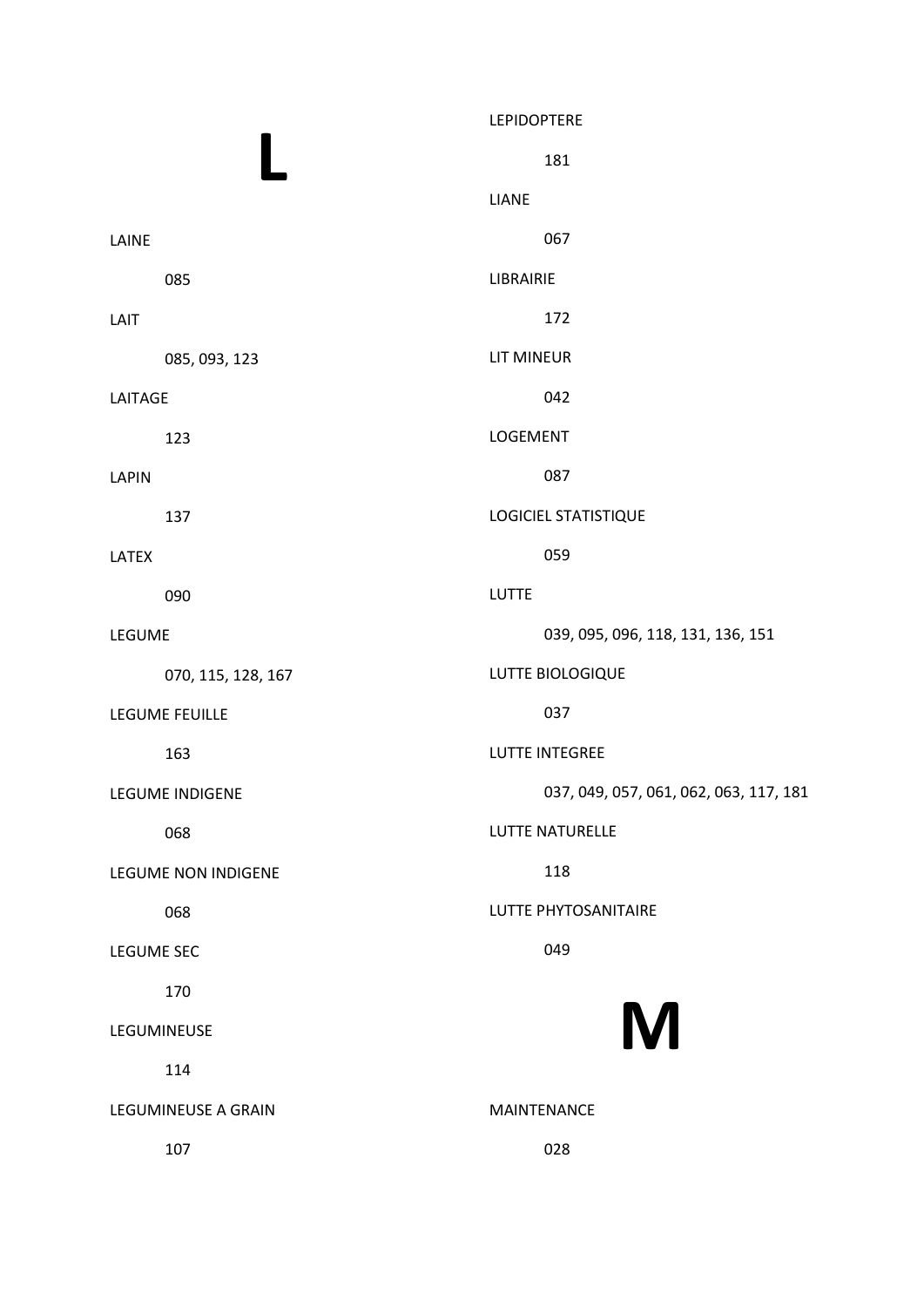| <b>MAIS</b>                                         | <b>MARCHE</b>                |
|-----------------------------------------------------|------------------------------|
| 151, 152                                            | 055, 110                     |
| <b>MALADIE</b>                                      | <b>MARCHE FINANCIER</b>      |
| 061, 062, 063, 068, 070, 083, 086, 092,             | 056                          |
| 097, 099, 104, 131, 132, 133, 137, 139, 143,<br>176 | MARCOTTAGE                   |
| MALADIE CONGENITALE INFECTIEUSE                     | 103                          |
| 001                                                 | <b>MARE ARTIFICIELLE</b>     |
| <b>MALADIE CONTAGIEUSE</b>                          | 042                          |
| 001                                                 | <b>MARKETING</b>             |
| <b>MALADIE DES ABEILLES</b>                         | 026, 110                     |
| 003                                                 | <b>MATERIAUX</b>             |
| MALADIE INFECTIEUSE                                 | 108                          |
| 001, 002                                            | <b>MATERIEL APICOLE</b>      |
| <b>MALADIE MICROBIENNE</b>                          | 003                          |
| 049                                                 | MATERIEL GENETIQUE           |
| <b>MALADIE VEGETALE</b>                             | 006                          |
| 120                                                 | <b>MATERIEL VEGETAL</b>      |
| <b>MALADIE VENERIENNE</b>                           | 027,046                      |
| 001                                                 | <b>MAUVAISE HERBE</b>        |
| <b>MALNUTRITION</b>                                 | 117                          |
| 049                                                 | <b>MECANISATION</b>          |
| MANAGEMENT                                          | 052                          |
| 110                                                 | <b>MECANISATION AGRICOLE</b> |
| <b>MANGUE</b>                                       | 058                          |
| 026                                                 | MECANISME DE FINANCEMENT     |
| <b>MANIOC</b>                                       | 017                          |
| 063                                                 | <b>MEDECINE VETERINAIRE</b>  |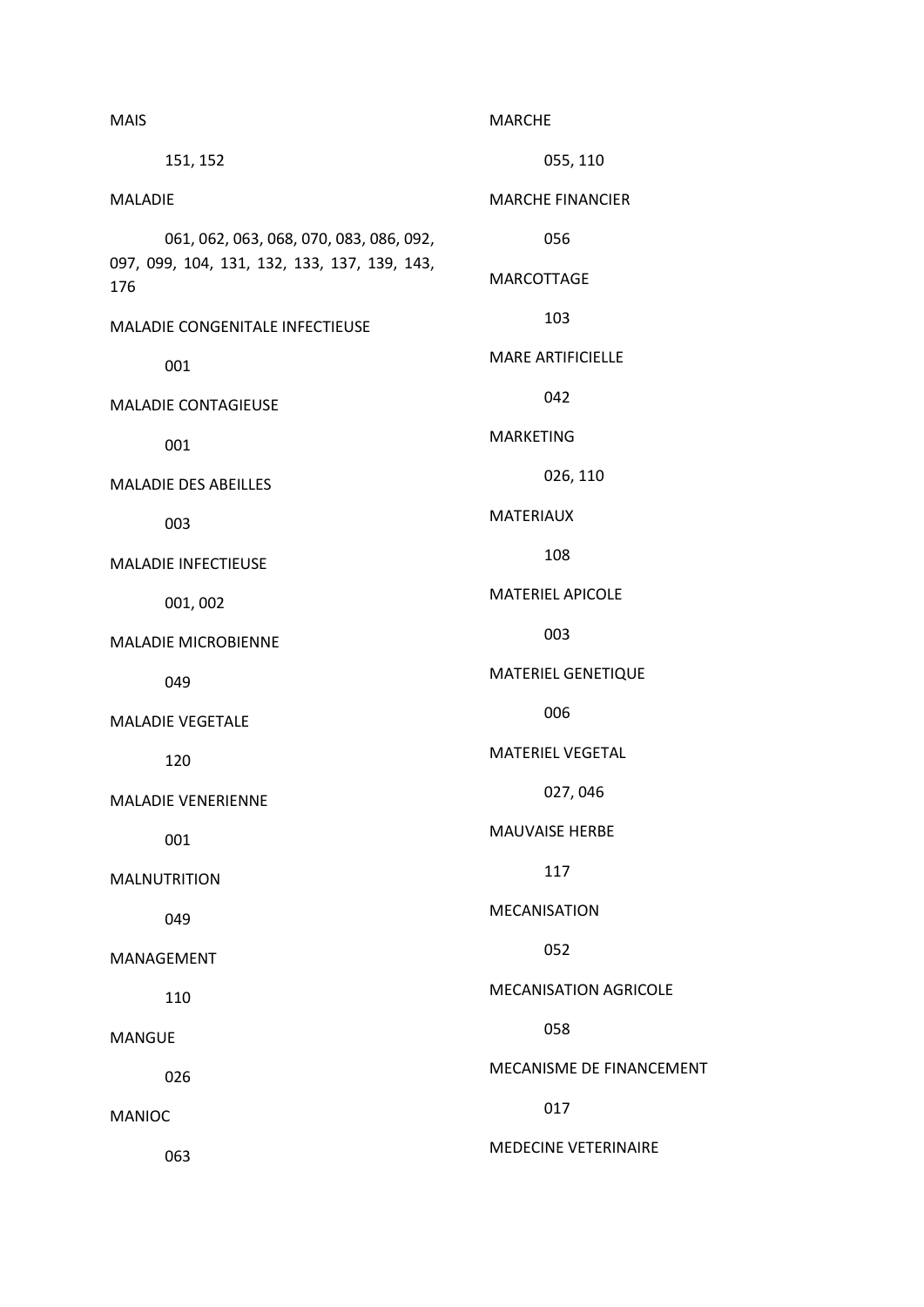002 MEDIA 060 MEDICAMENT 176 MESURE THERAPEUTIQUE 149 METHODE 082, 140 METHODE BIOMETRIQUE 035 METHODE D'ADMINISTRATION 121 METHODE DE LUTTE 155, 157 METHODE DE STOCKAGE 134 METHODE TRADITIONNELLE 118 MICROFINANCE 056 MIEL 104, 127, 160 MILIEU 030, 046 MISE EN CONSERVE 105 MORPHOLOGIE GENERALE 025 MOTORISATION 041 MOUCHE DES FRUITS 155 MOUTON 084, 085 MYCOTOXINE 152 N NEGOCIATION COMMERCIALE AGRICOLE 065 NEMATODE 039, 099, 120 NIEBE 037, 047 NIVELLEMENT 140 NORMALISATION 048 NORMES A L'OMC 004 NOUVELLES ORIENTATIONS 022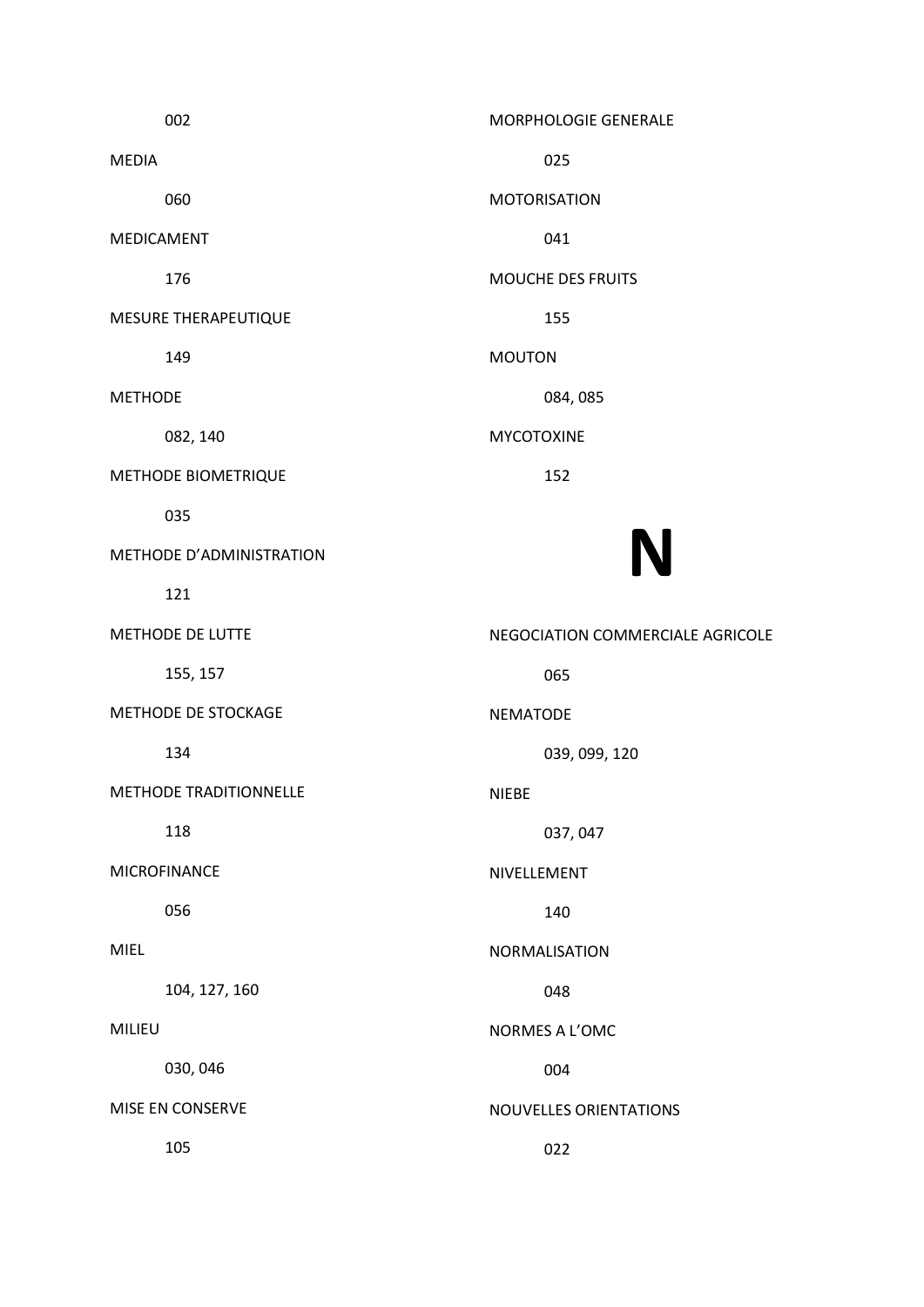| <b>NUISANCE</b>                | <b>ORIGINE</b>             |
|--------------------------------|----------------------------|
| 104                            | 068,070                    |
| <b>NUTRITION</b>               | <b>ORIGINE BACTERIENNE</b> |
| 087                            | 039                        |
|                                | ORIGINNE CRYPTOGAMIQUE     |
| $\bigcap$                      | 039                        |
|                                | <b>OUTIL DE JARDINAGE</b>  |
| <b>OFFRE</b>                   | 115, 135                   |
| 110                            |                            |
| <b>OFFRE ET DEMANDE</b>        | P                          |
| 016                            |                            |
| <b>OISEAU</b>                  | PAILLAGE                   |
| 100                            | 047                        |
| OLEAGINEUX                     | PAIN D'ABEILLE             |
| 169                            | 127                        |
| OPERATION DE DEVELOPPEMENT     | PALMERAIE                  |
| 029                            | 089                        |
| <b>OPPORTUNITE</b>             | <b>PALMIER</b>             |
| 126                            | 034                        |
| <b>ORGANISATION</b>            | <b>PALMIER A HUILE</b>     |
| 082, 119                       | 089                        |
| ORGANISATION AGRICOLE          | <b>PARASITOIDE</b>         |
| 015                            | 101                        |
| ORGANISATION PAYSANNE FAITIERE | PARTICIPATION PAYSANNE     |
| 180                            | 023                        |
| ORGANISMES INTERNATIONAUX ET   | <b>PATATE</b>              |
| <b>REGIONAUX</b>               | 094                        |
| 035                            |                            |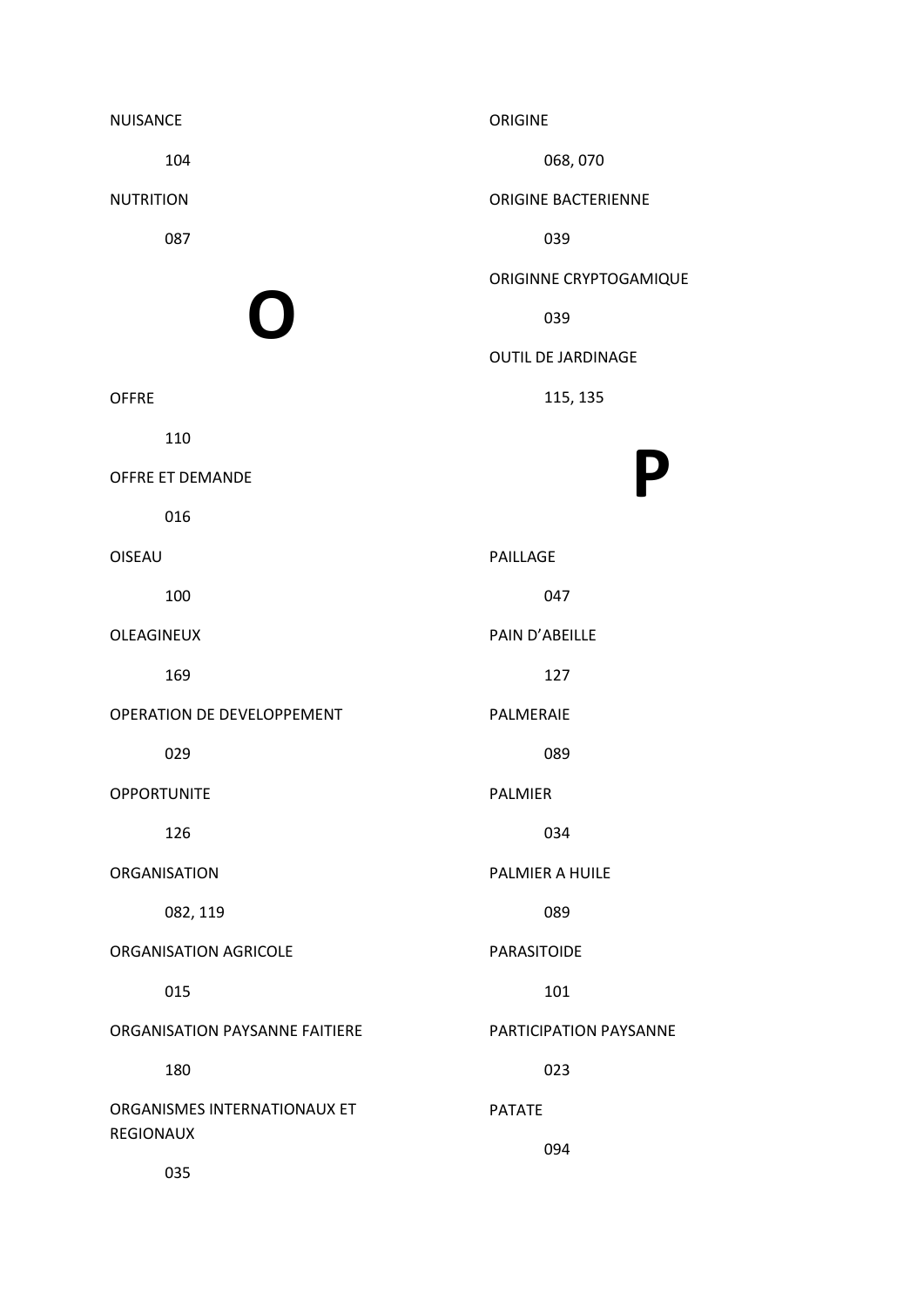| PATATE DOUCE              | 027                               |
|---------------------------|-----------------------------------|
| 063                       | PERSPECTIVE                       |
| <b>PATHOGENE</b>          | 050, 070, 173                     |
| 097                       | <b>PESTICIDE</b>                  |
| <b>PATHOLOGIE</b>         | 049, 095, 144, 149, 100           |
| 087                       | PETITE ENTREPRISE AGROALIMENTAIRE |
| PATHOLOGIE ANIMALE        | 175, 177                          |
| 001, 002                  | PETITS RUMINANTS                  |
| PAYSAGE                   | 029                               |
| 045                       | PETIT MAMMIFERE                   |
| PAYSAGE AGRAIRE           | 100                               |
| 031                       | PFAB                              |
| PAYSAGE BOCAGER           | 109                               |
| 031                       | PHARMACOPEE                       |
| PEAU                      | 121                               |
| 085                       | <b>PISCICULTURE</b>               |
| <b>PECHE</b>              | 146                               |
| 038, 048, 174             | PISCICULTURE INTEGREE             |
| PEPINIERE                 | 116                               |
| 103                       | <b>PLANTATION</b>                 |
| PEPINIERE AGRUMICOLE      | 103                               |
| 027                       | PLANTATION EN CUVETTE             |
| PEPINIERE D'ARBRE         | 047                               |
| 154                       | <b>PLANTE</b>                     |
| PEPINIERE DE PLEINE TERRE | 037,094                           |
| 027                       | PLANTE A EPICES                   |
| PEPINIERE HORS SOL        | 071                               |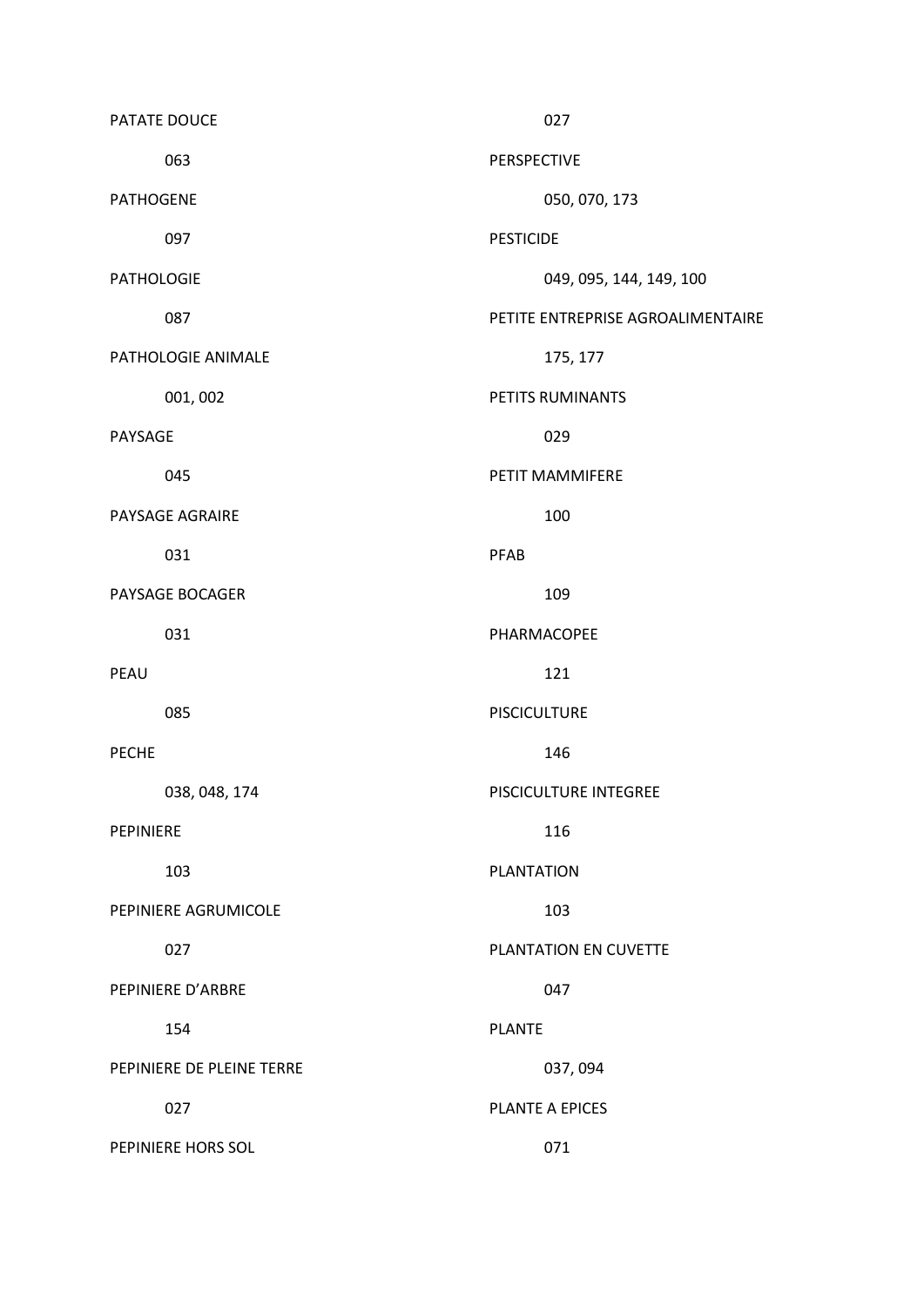| PLANTE A RACINES        | 130                         |
|-------------------------|-----------------------------|
| 063                     | POPULATION RURALE           |
| PLANTE A TUBERCULES     | 012                         |
| 063                     | <b>PORC</b>                 |
| <b>PLANTE GRIMPANTE</b> | 087, 139                    |
| 034                     | PORTE-GREFFE                |
| PLANTE MEDICINALE       | 027                         |
| 009, 173                | <b>POULE</b>                |
| <b>PLANTE PARASITE</b>  | 143                         |
| 099                     | POULE INDIGENE              |
| PLANTE PERENNE LIGNEUSE | 159                         |
| 034                     | <b>PRATIQUE</b>             |
| PLANTE POTAGERE VIVACE  | 081                         |
| 135                     | PRECIPITATIONS OCCULTES     |
| <b>PLEUROTE</b>         | 054                         |
| 102                     | PREDATEUR                   |
| PME AGROALIMENTAIRE     | 101                         |
| 010                     | PRESTATAIRE                 |
| POINT D'EAU             | 125                         |
| 113                     | <b>PREVENTION</b>           |
| <b>POISSON</b>          | 118                         |
| 038, 100, 105, 146      | <b>PRIX</b>                 |
| POLITIQUE DES PARCOURS  | 110                         |
| 022                     | PROBLEMATIQUE HOMMES-FEMMES |
| <b>POLLEN</b>           | 066                         |
| 104, 127                | PROCEDE DE MISE EN PLACE    |
| POLLINISATION           | 154                         |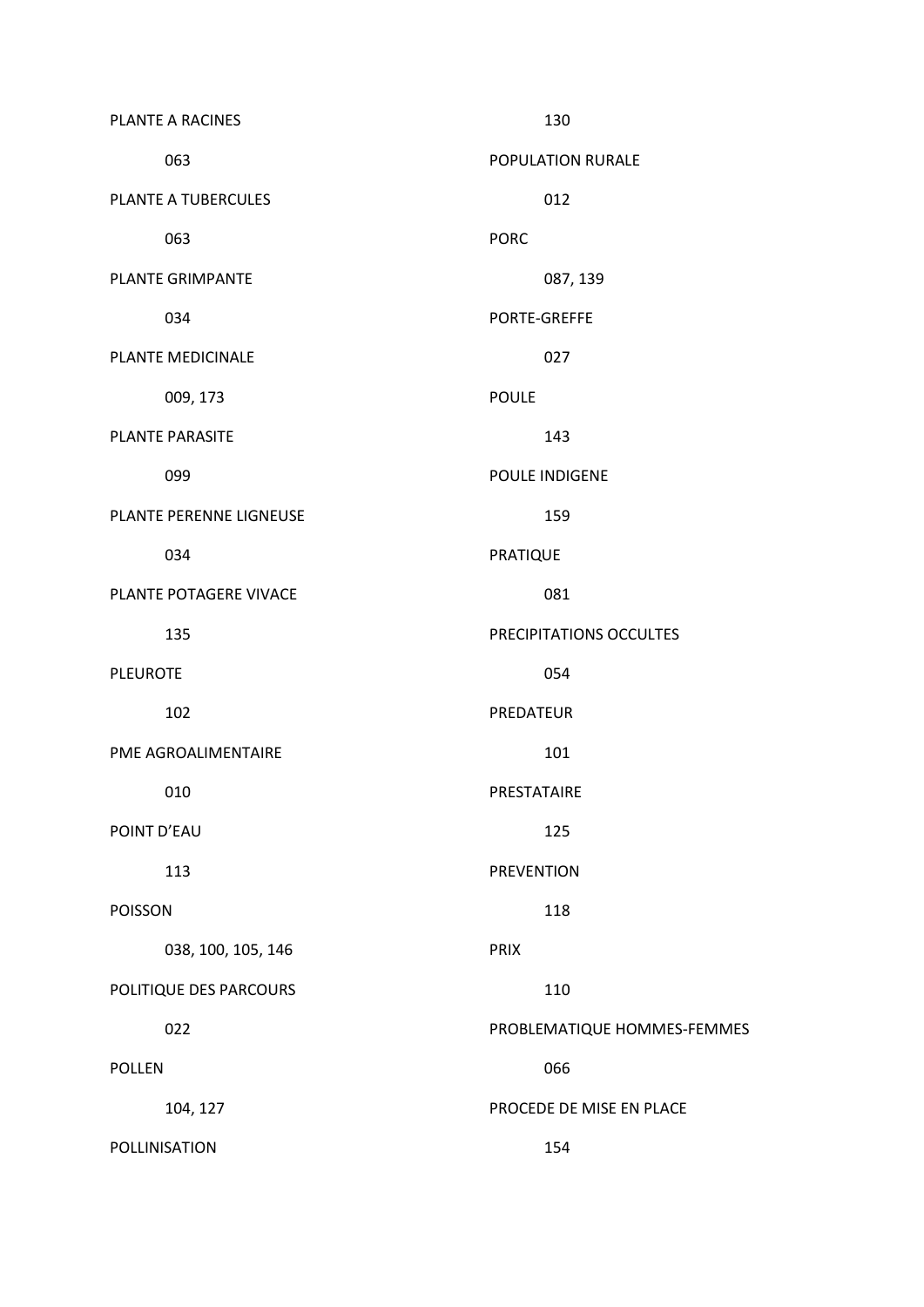PROCEDURE 158 PRODUCTION 094, 107, 127, 152 PRODUCTION ANIMALE 019, 051 PRODUCTION AVICOLE 079 PRODUCTION LAITIERE 093 PRODUCTION OVINE 084 PRODUCTIVITE 031 PRODUIT 111 PRODUIT D'ORIGINE ANIMALE 069 PRODUIT D'ORIGINE VEGETALE 069 PRODUIT DE LA CHOCOLATERIE 076 PRODUIT DERIVE 143 PRODUIT PERISSABLE 048 PRODUIT SAUVAGE COMESTIBLE 030 PRODUITS DE L'APICULTURE 003 PRODUITS DE LA CHEVRE 132 PROJET DE DEVELOPPEMENT 038 PROMOTION 048 PROPOLIS 127 PROPRIETE INTELLECTUELLE 004 PROTECTION 149 PROTECTION DE LA CULTURE 025, 136, 145 PSEUDO-CEREALE 170 Q QUALITE 069, 092, 108 QUESTIONNAIRE D'ENQUETE 045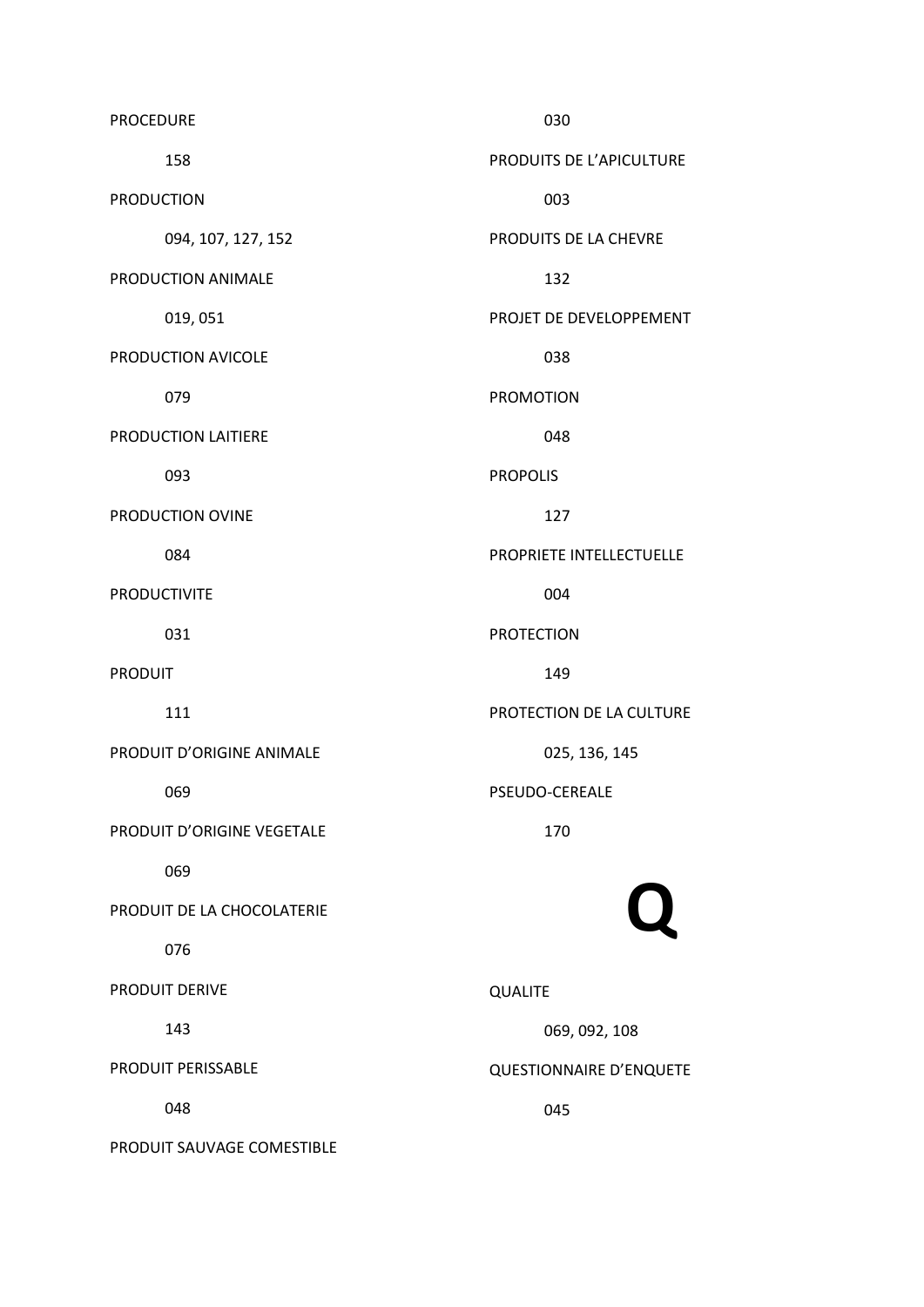R RACE 087, 111 RADIO 055 RADIO RURALE 013 RAVAGEUR 068, 070, 080, 086, 096, 097, 099, 117, 131, 181 RECETTE 123 RECHERCHE AGRICOLE 015, 024, 033, 035, 059 RECHERCHE DE DIAGNOSTIQUE PARTICIPATIVE 029 RECOLTE 041, 094, 107, 109 RECUPERATION DE L'EAU 020 REFORME DE LA VULGARISATION 014 REFRIGERATION 105 REGENERATION NATURELLE 020 REGION TROPICALE 116 REGLEMENT 124 RELATION CLIENTELE 172 RENFORCEMENT DES CAPACITES 016 RENTABILITE DE L'AMENAGEMENT 042, 044 REPRODUCTION 132, 133, 137, 139 REPTILE 100 RESEAU 055 RESERVOIR D'EAU 038 RESISTANCE VARIETALE 037 RESSOURCE GENETIQUE 070 RESSOURCES NATURELLES 011 REVENU AGRICOLE 016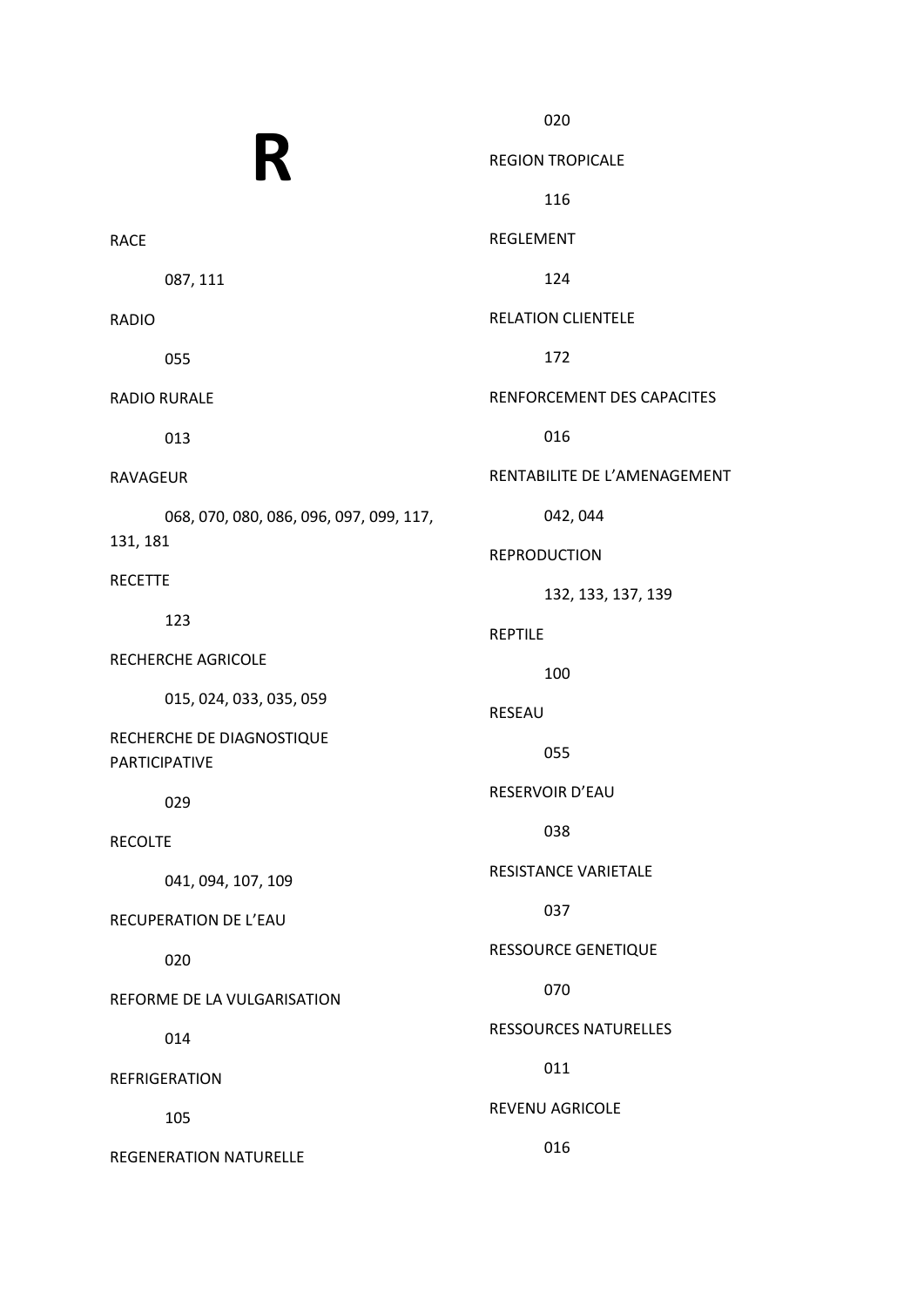| <b>RISQUE</b>      |                      | <b>SECHAGE</b>  |                          |
|--------------------|----------------------|-----------------|--------------------------|
|                    | 144, 149             |                 | 105, 134                 |
| <b>RIZ</b>         |                      |                 | SECTEUR AGRICOLE         |
|                    | 039                  |                 | 056                      |
| <b>RIZ IRRIGUE</b> |                      |                 | SECTEUR MICROFINANCE     |
|                    | 183                  |                 | 056                      |
|                    | RIZIPISCICULTURE     | <b>SEMENCE</b>  |                          |
|                    | 116                  |                 | 006, 107                 |
| <b>ROSEE</b>       |                      | <b>SERRE</b>    |                          |
|                    | 054                  |                 | 145                      |
| <b>RUCHER</b>      |                      |                 | SERVICE COMMUNAUTAIRE    |
|                    | 003                  |                 | 179                      |
|                    | RUISSELLEMENT        |                 | SERVICE DE CONSEIL       |
|                    | 043                  |                 | 016                      |
|                    |                      |                 | SERVICE DE VULGARISATION |
|                    | S                    |                 | 023                      |
|                    |                      |                 | <b>SERVICE FINANCIER</b> |
| SALAGE             |                      |                 | 125                      |
|                    | 105                  |                 | SEUIL RIZICOLE           |
| SANTE              |                      |                 | 042                      |
|                    | 132, 137             | <b>SHIITAKE</b> |                          |
|                    | <b>SANTE ANIMALE</b> |                 | 102                      |
|                    | 179                  |                 | <b>SOCIETE RURALE</b>    |
| SAUVAGEONS         |                      |                 | 058                      |
|                    | 103                  | SOIN            |                          |
| <b>SCABM</b>       |                      |                 | 107, 111, 138            |
|                    | 018                  | SOJA            |                          |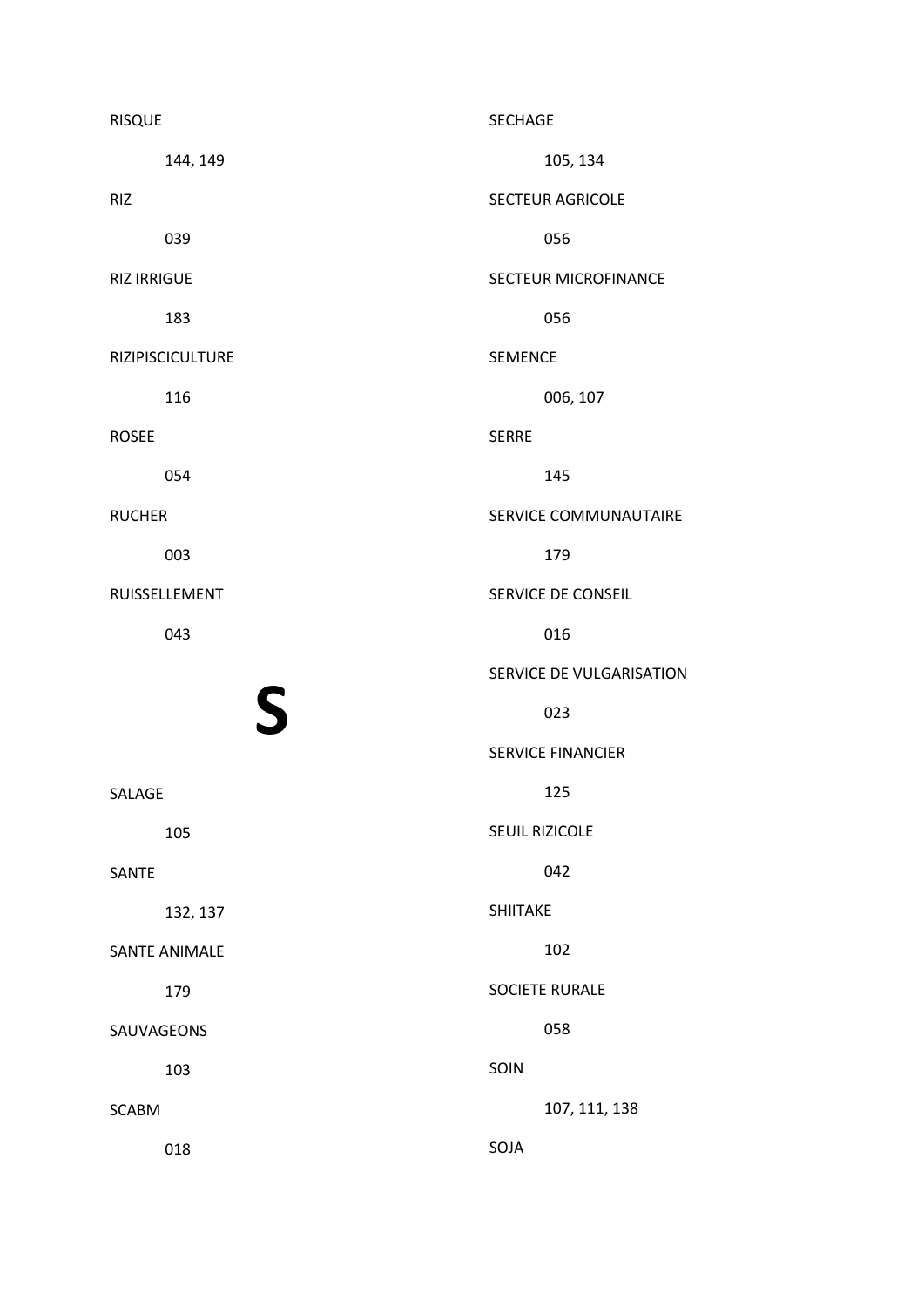|                    | 114                        | SUIVI-EVALUATION                   |
|--------------------|----------------------------|------------------------------------|
| SOL                |                            | 082                                |
|                    | 032, 044, 136, 147         | SYMPTOME                           |
| SORGHO             |                            | 039                                |
|                    | 077                        | <b>SYSTEME AGRAIRE</b>             |
| <b>STATISTIQUE</b> |                            | 028, 043                           |
|                    | 059                        | SYSTEME AGROFORESTIER              |
| <b>STATUT</b>      |                            | 034                                |
|                    | 124                        | SYSTEME D'ELEVAGE                  |
| <b>STOCKAGE</b>    |                            | 029                                |
|                    | 006, 134                   | SYSTEME D'INFORMATION              |
| <b>STRATEGIE</b>   |                            | 033                                |
|                    | 148, 171, 180              | SYSTEME D'INFORMATION GEOGRAPHIQUE |
|                    | <b>STRATEGIE NATIONALE</b> | 036                                |
|                    | 150                        | SYSTEME DE CULTURE                 |
|                    | <b>STRATEGIE PAYSANNE</b>  | 041                                |
|                    | 064                        | SYSTEME DE PRODUCTION              |
| <b>STRIGA</b>      |                            | 087                                |
|                    | 117, 157                   |                                    |
| <b>STRUCTURE</b>   |                            |                                    |
|                    | 082                        |                                    |
|                    | STRUCTURE D'EXPLOITATION   | <b>TANIN</b>                       |
|                    | 043                        | 168                                |
|                    | STRUCTURE DU SOL           | <b>TANNAGE</b>                     |
|                    | 043                        | 137                                |
| <b>SUBVENTION</b>  |                            | <b>TECHNIQUE</b>                   |
|                    | 053                        | 112, 140                           |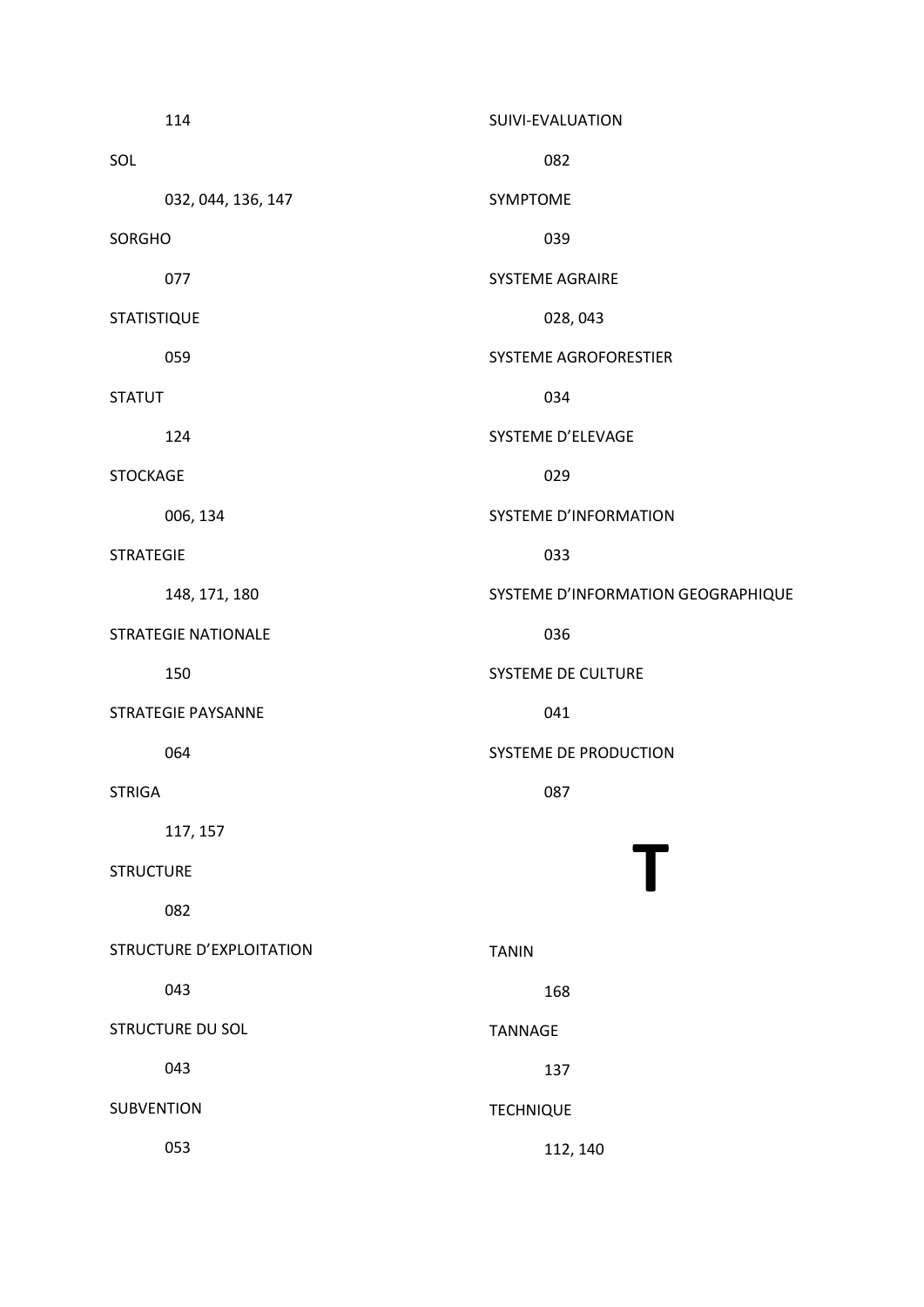TECHNIQUE AGROFORESTIERE 045, 046 TECHNIQUE CULTURALE 025, 028, 049, 071, 072, 073, 074, 076, 077, 083, 086, 088, 090, 091, 092, 094, 102, 114, 115, 122, 123, 126, 129, 130, 131, 135, 183 TECHNIQUE DE PROPAGATION 027 TECHNOLOGIE DES PRODUITS 069 TELECOMMUNICATION 055 **TELEVISION**  055 TERRE 043 TERRE DEGRADEE 047 THE 073 TOMATE 131, 161 TOPOGRAPHIE DE CONSTRUCTION 140 TOURTEAU 091 TRACTION ANIMALE 028, 064 TRANSFORMATION 026, 041, 051, 069, 086, 087, 090, 131, 161, 162, 163, 165, 166 TRESORERIE 053 TROUPEAUX DE BOVINS 029 TUBERCULE 025, 088, 094 TYPE D'AMENAGEMENT 042 TYPE DE JARDIN 115 U USAGE 070, 092, 183 USINAGE 073, 074, 183 UTILISATION 071, 077, 081, 094, 108, 141, 144 V VACCIN 176 VACHE LAITIERE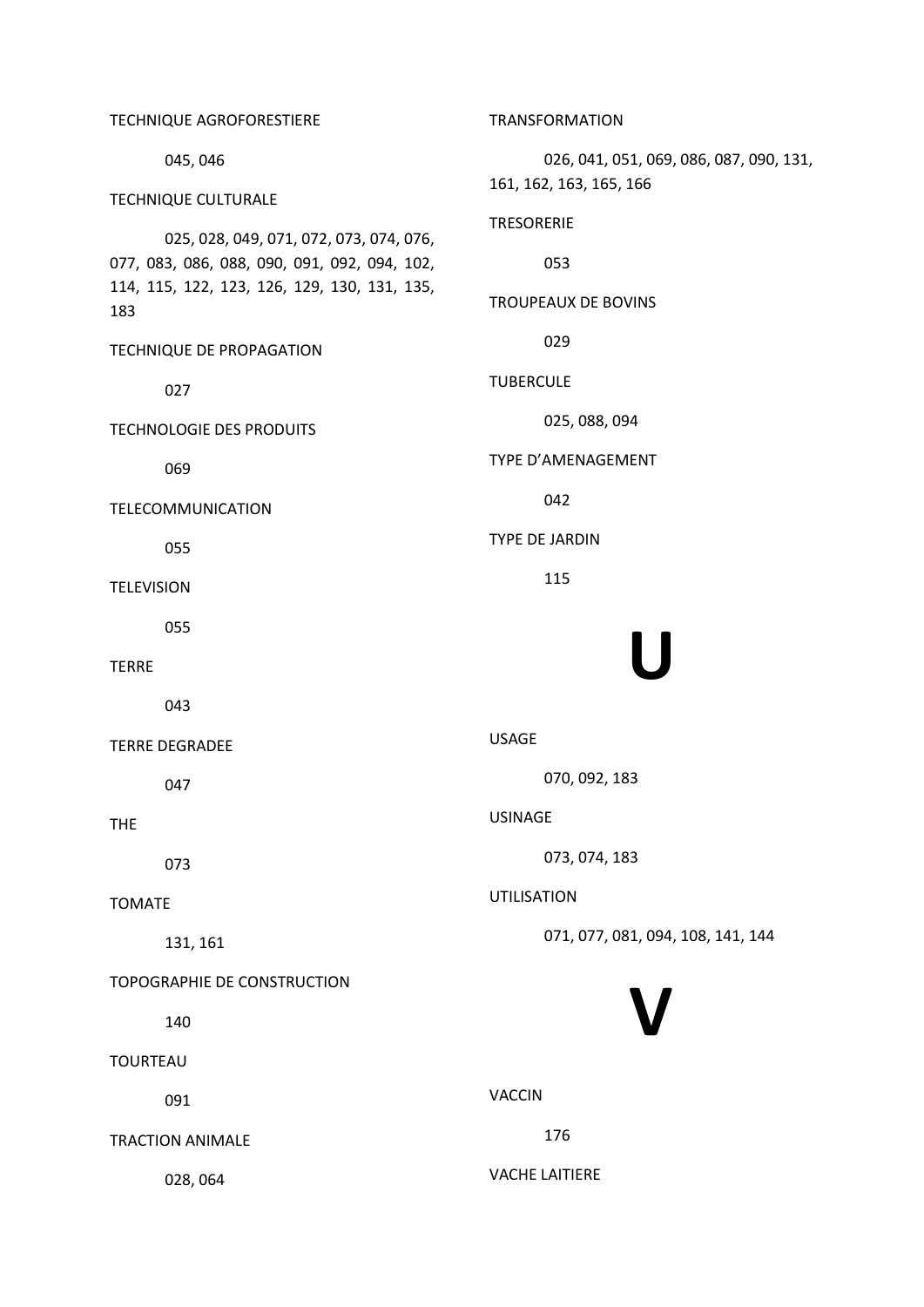093, 133 VALORISATION 088 VARIABILITE CLIMATIQUE 022 VARIETES 026 VEAU 133 VEAUX 093 VENIN D'ABEILLE 127 VENTE 107 VERGER SEMENCIER 027 VETERINAIRE 179 VIANDE 085, 105 VIH/SIDA 106 VIRUS 098 VOLAILLE VULGARISATION 055, 061, 062, 063, 142 VULGARISATION AGRICOLE 012, 014, 015, 016, 017, 018, 081, 082 VULGARISATION RURALE 023, 024 Z ZOOTECHNIE 182

078, 079, 122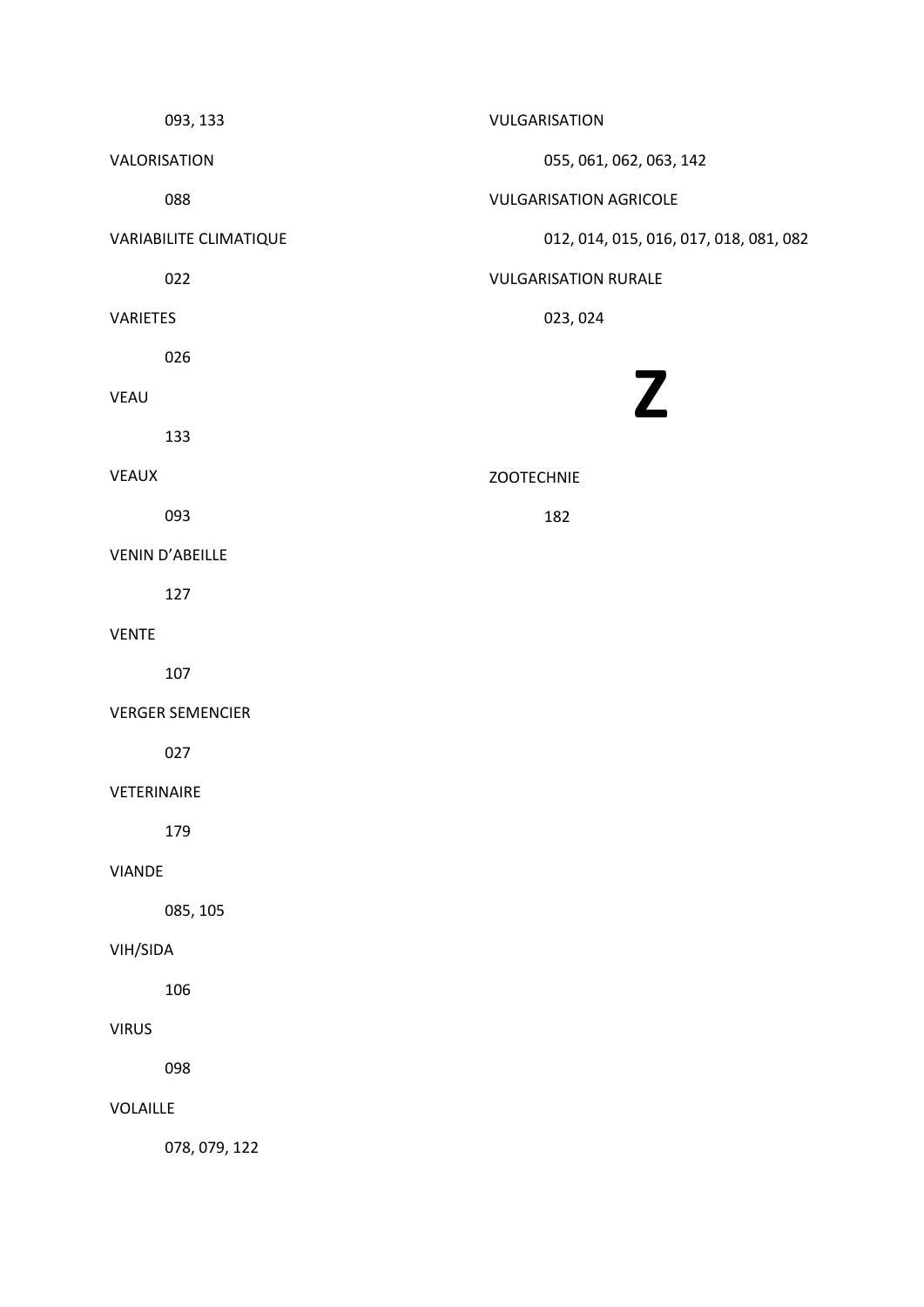### INDEX GEOGRAPHIQUE

# A

ACP

050, 060, 065, 066, 109, 173, 174

AFRIQUE

001, 002, 003, 004, 005, 006, 010, 012, 013, 014, 015, 016, 017, 018, 019, 020, 022, 023, 024, 025, 026, 027, 028, 029, 030, 031, 034, 035, 037, 039, 041, 045, 046, 048, 049, 053, 055, 059, 061, 062, 063, 068, 069, 075, 083, 084, 085, 086, 089, 091, 092, 095, 096, 098, 099, 100, 101, 103, 105, 106, 107, 108, 110, 111, 112, 113, 114, 117, 118, 119, 120, 123, 124, 125, 126, 127, 128, 129, 130, 131, 132, 133, 134, 135, 136, 137, 138, 139, 140, 141, 142, 143, 144, 145, 146, 147, 148, 149, 150, 151, 152, 153, 154, 155, 156, 158, 159, 160, 161, 162, 163, 164, 165, 166, 171, 172, 176, 177, 178, 179, 182, 183

AFRIQUE AUSTRALE

011

AFRIQUE CENTRALE 007, 011, 033, 064, 175 AFRIQUE DE L'EST 011, 157 AFRIQUE DE L'OUEST 007, 011, 033, 056, 064, 067, 175 AFRIQUE OCCIDENTALE 093 AFRIQUE ORIENTALE 093 CAMEROUN 019 CHILI 054 COTE D'IVOIRE

AFRIQUE SAHELIENNE

057

AFIQUE SUBSAHARIENNE

032, 036, 051, 052, 064, 097, 121, 180,

181

AFRIQUE TROPICALE

008, 009, 044, 070, 071, 072, 073, 074, 076, 077, 078, 079, 080, 087, 104, 115, 116, 167, 168, 169, 170

AMERIQUE DU SUD

101

AMERIQUE LATINE

084, 085

#### ASIE

084, 085, 117, 122

# B

BURKINA FASO

038, 047, 058

# C

044